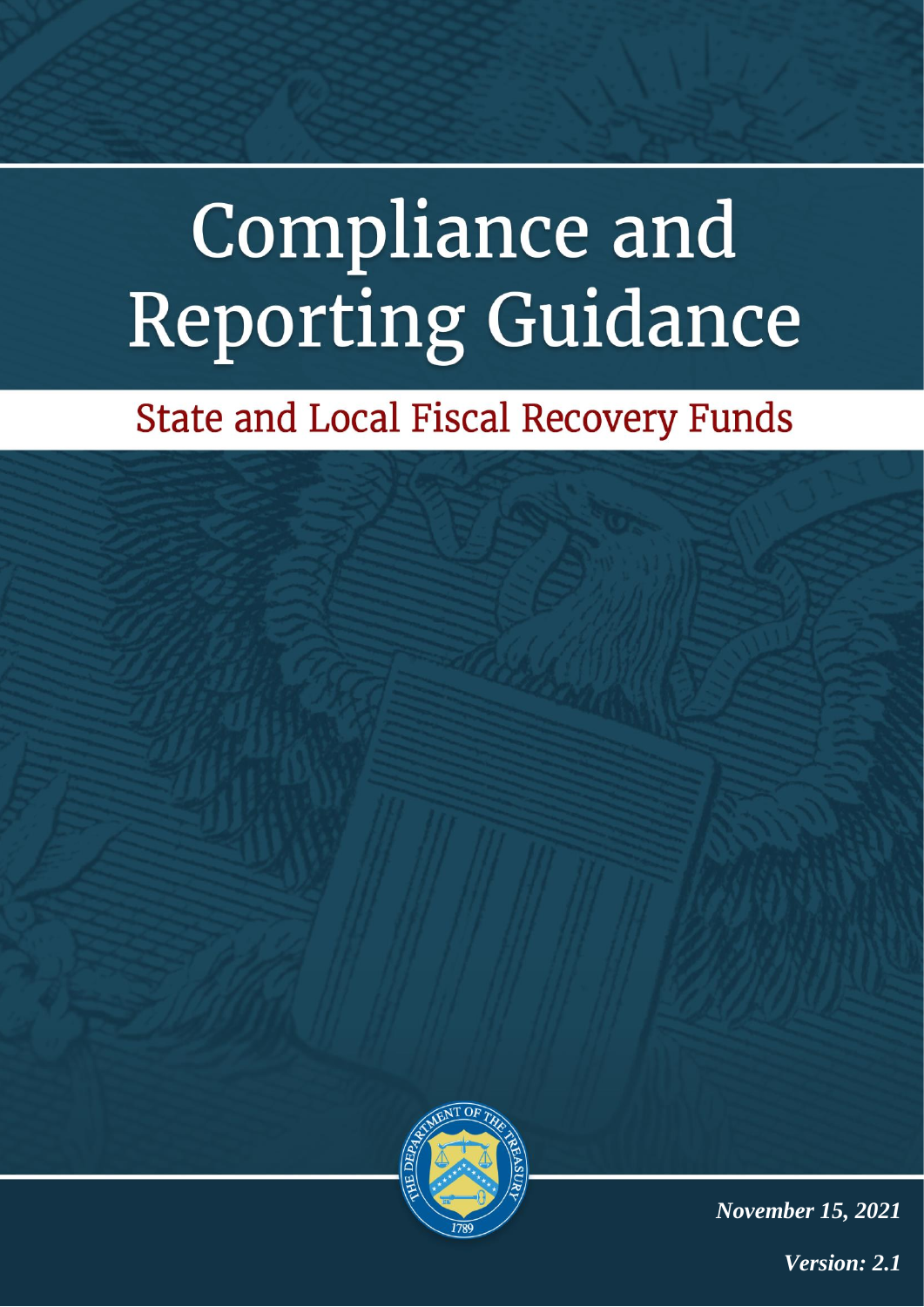### Coronavirus State and Local Fiscal Recovery Funds Guidance on Recipient Compliance and Reporting **Responsibilities**

On March 11, 2021, the American Rescue Plan Act was signed into law, and established the Coronavirus State Fiscal Recovery Fund and Coronavirus Local Fiscal Recovery Fund, which together make up the Coronavirus State and Local Fiscal Recovery Funds ("SLFRF") program. This program is intended to provide support to State, territorial, local, and Tribal governments in responding to the economic and public health impacts of COVID-19 and in their efforts to contain impacts on their communities, residents, and businesses.

This guidance provides additional detail and clarification for each recipient's compliance and reporting responsibilities under the SLFRF program, and should be read in concert with the Award Terms and Conditions, the authorizing statute, the [SLFRF implementing regulation,](https://www.govinfo.gov/content/pkg/FR-2021-05-17/pdf/2021-10283.pdf) and other regulatory and statutory requirements, including regulatory requirements under the [Uniform Guidance \(2 CRF Part 200\).](https://ecfr.federalregister.gov/current/title-2/subtitle-A) Please see the [Assistance Listing](https://sam.gov/fal/7cecfdef62dc42729a3fdcd449bd62b8/view) in SAM.gov under assistance listing number (formerly known as CFDA number), 21.027 for more information.

**Please Note:** This guidance document applies to the SLFRF program only and does not change nor impact reporting and compliance requirements for the Coronavirus Relief Fund ("CRF") established by the CARES Act.

This guidance includes two parts:

#### Part 1: General Guidance

This section provides an orientation to recipients' compliance responsibilities and the U.S. Department of the Treasury's ("Treasury") expectations, and recommends best practices where appropriate under the SLFRF Program.

#### Part 2: Reporting Requirements

This section provides information on the reporting requirements for the SLFRF program.

**Coronavirus State and Local Fiscal Recovery Funds** Compliance and Reporting Guidance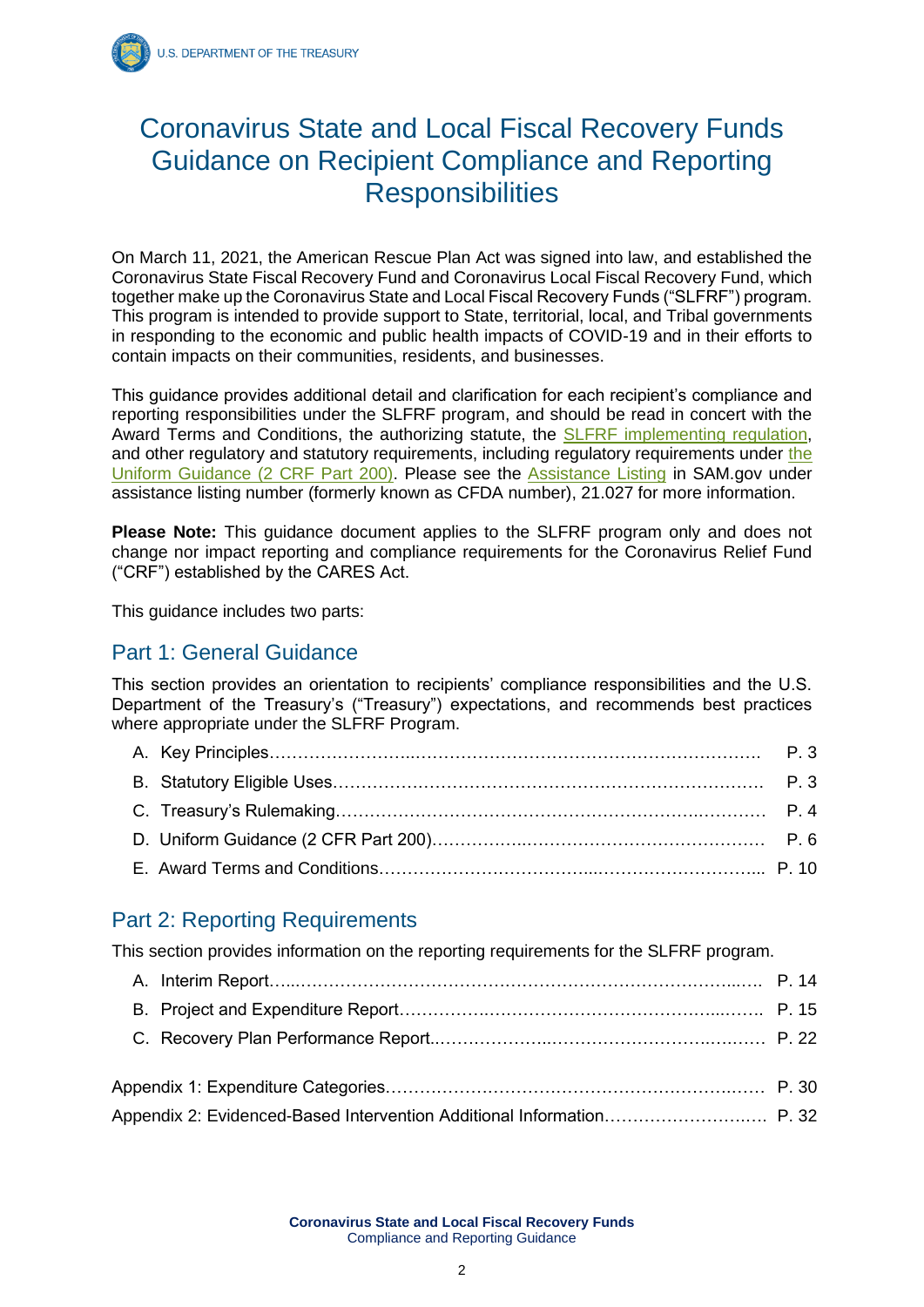# **Part 1: General Guidance**

This section provides an orientation on recipients' compliance responsibilities and Treasury's expectations and recommended best practices where appropriate under the SLFRF program.

Recipients under the SLFRF program are the eligible entities identified in sections 602 and 603 of the Social Security Act as added by section 9901 of the American Rescue Plan Act of 2021 (the "SLFRF statute") that receive a SLFRF award. Subrecipients under the SLFRF program are entities that receive a subaward from a recipient to carry out the purposes (program or project) of the SLFRF award on behalf of the recipient.

Recipients are accountable to Treasury for oversight of their subrecipients, including ensuring their subrecipients comply with the SLFRF statute, SLFRF Award Terms and Conditions, Treasury's Interim Final Rule, and reporting requirements, as applicable.

#### **A. Key Principles**

There are several guiding principles for developing your own effective compliance regimes:

- Recipients and subrecipients are the first line of defense, and responsible for ensuring the SLFRF award funds are not used for ineligible purposes, and there is no fraud, waste, or abuse associated with their SLFRF award;
- Many SLFRF-funded projects respond to the COVID-19 public health emergency and meet urgent community needs. Swift and effective implementation is vital, and recipients must balance facilitating simple and rapid program access widely across the community and maintaining a robust documentation and compliance regime;
- Treasury encourages recipients to use SLFRF-funded projects to advance shared interests and promote equitable delivery of government benefits and opportunities to underserved communities, as outlined in [Executive Order 13985, On Advancing Racial](https://www.whitehouse.gov/briefing-room/presidential-actions/2021/01/20/executive-order-advancing-racial-equity-and-support-for-underserved-communities-through-the-federal-government/)  [Equity and Support for Underserved Communities Through the Federal Government;](https://www.whitehouse.gov/briefing-room/presidential-actions/2021/01/20/executive-order-advancing-racial-equity-and-support-for-underserved-communities-through-the-federal-government/) and
- Transparency and public accountability for SLFRF award funds and use of such funds are critical to upholding program integrity and trust in all levels of government, and SLFRF award funds should be managed consistent with Administration guidance per [Memorandum M-21-20](https://www.whitehouse.gov/wp-content/uploads/2021/03/M_21_20.pdf) and [Memorandum M-20-21.](https://www.whitehouse.gov/wp-content/uploads/2020/04/Implementation-Guidance-for-Supplemental-Funding-Provided-in-Response.pdf)

#### **B. Statutory Eligible Uses**

As a recipient of an SLFRF award, your organization has substantial discretion to use the award funds in the ways that best suit the needs of your constituents – as long as such use fits into one of the following four statutory categories:

- 1. To respond to the COVID-19 public health emergency or its negative economic impacts;
- 2. To respond to workers performing essential work during the COVID-19 public health emergency by providing premium pay to such eligible workers of the recipient, or by providing grants to eligible employers that have eligible workers who performed essential work;
- 3. For the provision of government services, to the extent of the reduction in revenue of such recipient due to the COVID–19 public health emergency, relative to revenues collected in the most recent full fiscal year of the recipient prior to the emergency; and
- 4. To make necessary investments in water, sewer, or broadband infrastructure.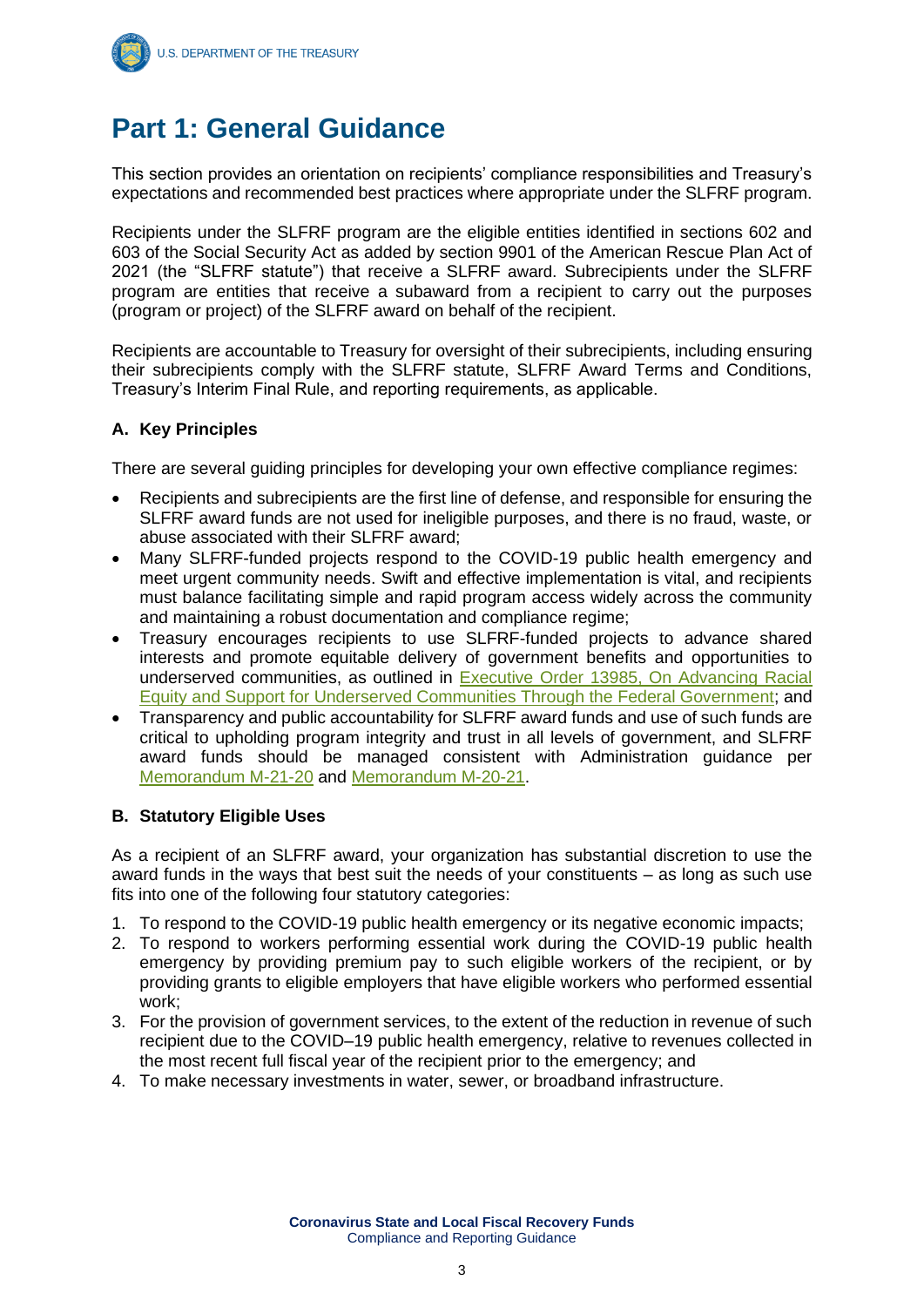Treasury adopted an [Interim Final Rule](https://www.govinfo.gov/content/pkg/FR-2021-05-17/pdf/2021-10283.pdf) to implement these eligible use categories and other restrictions on the use of funds under the SLFRF program.<sup>1</sup> It is the recipient's responsibility to ensure all SLFRF award funds are used in compliance with these requirements. In addition, recipients should be mindful of any additional compliance obligations that may apply – for example, additional restrictions imposed upon other sources of funds used in conjunction with SLFRF award funds, or statutes and regulations that may independently apply to water, broadband, and sewer infrastructure projects. Recipients should ensure they maintain proper documentation supporting determinations of costs and applicable compliance requirements, and how they have been satisfied as part of their award management, internal controls, and subrecipient oversight and management.

#### **C. Treasury's Rule**

Treasury's [Interim Final Rule](https://www.govinfo.gov/content/pkg/FR-2021-05-17/pdf/2021-10283.pdf) details recipients' compliance responsibilities and provides additional information on eligible and restricted uses of SLFRF award funds and reporting requirements. Your organization should review and comply with the information contained in Treasury's Interim Final Rule, and any subsequent final rule when building appropriate controls for SLFRF award funds.

**1. Eligible and Restricted Uses of SLFRF Funds.** As described in the SLFRF statute and summarized above, there are four enumerated eligible uses of SLFRF award funds. As a recipient of an award under the SLFRF program, your organization is responsible for complying with requirements for the use of funds. In addition to determining a given project's eligibility, recipients are also responsible for determining subrecipient's or beneficiaries' eligibility and must monitor use of SLFRF award funds.

To help recipients build a greater understanding of eligible uses, Treasury's Interim Final Rule establishes a framework for determining whether a specific project would be eligible under the SLFRF program, including some helpful definitions. For example, Treasury's Interim Final Rule establishes:

- A framework for determining whether a project "responds to" a "negative economic impact" caused by the COVID-19 public health emergency;
- Definitions of "eligible employers", "essential work," "eligible workers", and "premium pay" for cases where premium pay is an eligible use;
- A definition of "general revenue" and a formula for calculating revenue lost due to the COVID-19 public health emergency;
- A framework for eligible water and sewer infrastructure projects that aligns eligible uses with projects that are eligible under the Environmental Protection Agency's Drinking Water and Clean Water State Revolving Funds; and
- A framework for eligible broadband projects designed to provide service to unserved or underserved households, or businesses at speeds sufficient to enable users to generally meet household needs, including the ability to support the simultaneous use of work, education, and health applications, and also sufficiently robust to meet increasing household demands for bandwidth.

Treasury's Interim Final Rule also provides more information on four important restrictions on use of SLFRF award funds: recipients may not deposit SLFRF funds into a pension fund; recipients that are States or territories may not use SLFRF funds to offset a reduction in net tax revenue caused by the recipient's change in law, regulation, or administrative interpretation; and recipients may not use SLFRF funds as non-Federal match where

<sup>1</sup> Treasury's Interim Final Rule is effective as of May 17, 2021, and public comments are due July 16, 2021. This guidance may be clarified consistent with the final rule. <https://www.govinfo.gov/content/pkg/FR-2021-05-17/pdf/2021-10283.pdf>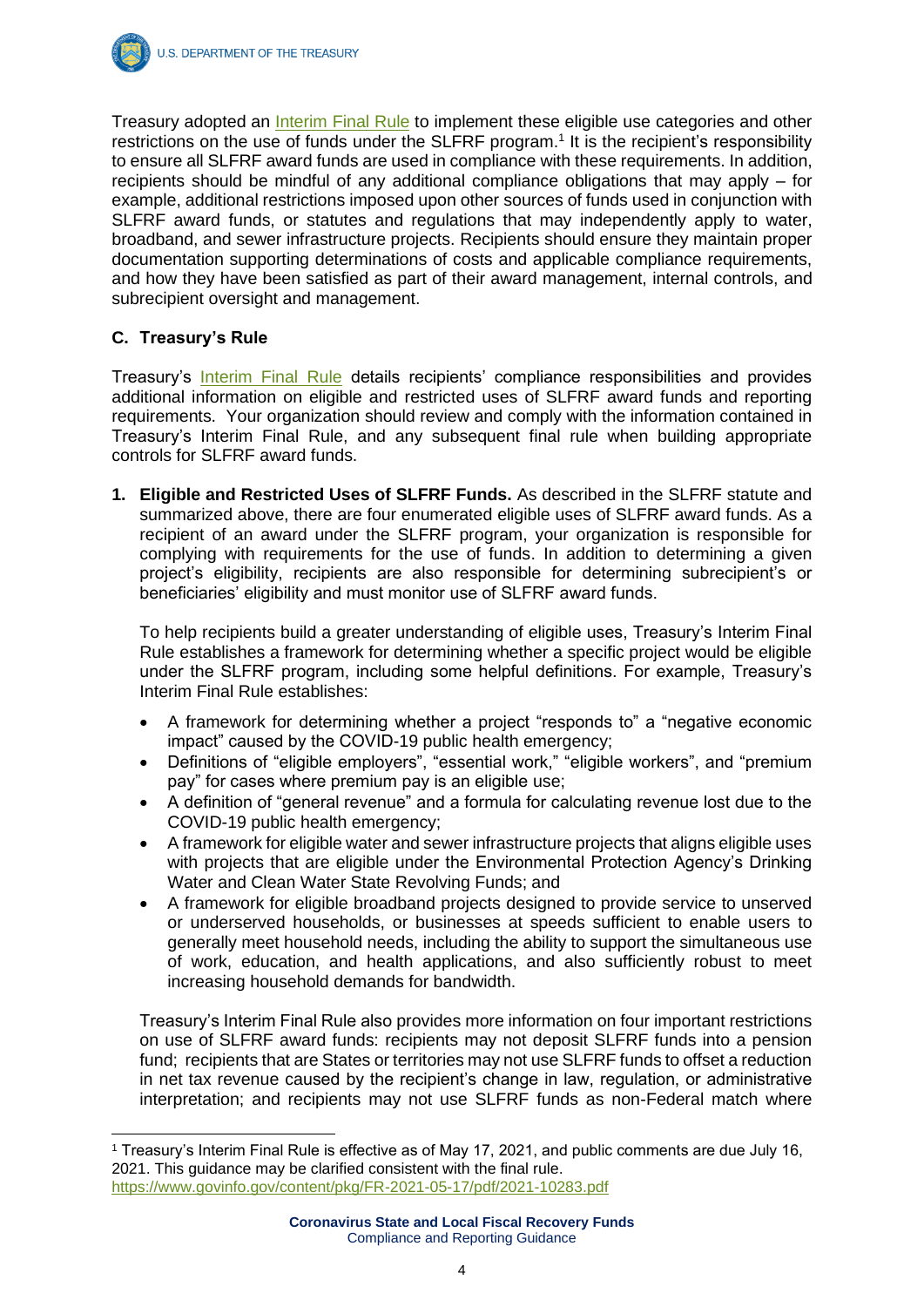

prohibited. In addition, the Interim Final Rule clarifies certain uses of SLFRF funds outside the scope of eligible uses, including that recipients generally may not use SLFRF funds directly to service debt, satisfy a judgment or settlement, or contribute to a "rainy day" fund. Recipients should refer to Treasury's Interim Final Rule for more information on these restrictions.

**2. Eligible Costs Timeframe.** Your organization, as a recipient of an SLFRF award, may use SLFRF funds to cover eligible costs that your organization incurred during the period that begins on March 3, 2021 and ends on December 31, 2024, as long as the award funds for the obligations incurred by December 31, 2024 are expended by December 31, 2026. Costs for projects incurred by the recipient State, territorial, local, or Tribal government prior to March 3, 2021 are not eligible, as provided for in Treasury's Interim Final Rule.

Recipients may use SLFRF award funds to provide assistance to households, businesses, nonprofits, and individuals within the eligible use categories described in Treasury's Interim Final Rule for costs that those households, businesses, nonprofits, and individuals incurred prior to March 3, 2021. For example,

- **a.** Public Health/Negative Economic Impacts: Recipients may use SLFRF award funds to provide assistance to households, small businesses, and nonprofits – such as rent, mortgage, or utility assistance – for costs incurred by the household prior to March 3, 2021, provided that the recipient state, territorial, local or Tribal government did not incur the cost of providing such assistance prior to March 3, 2021.
- **b.** Premium Pay: Recipients may provide premium pay retrospectively for work performed at any time since the start of the COVID-19 public health emergency. Such premium pay must be "in addition to" wages and remuneration already received and the obligation to provide such premium pay must not have been incurred by the recipient prior to March 3, 2021.
- **c.** Revenue Loss: Treasury's Interim Final Rule gives recipients broad discretion to use funds for the provision of government services to the extent of reduction in revenue. While calculation of lost revenue begins with the recipient's revenue in the last full fiscal year prior to the COVID-19 public health emergency and includes the 12-month period ending December 31, 2020, use of funds for government services must be forward looking for costs incurred by the recipient after March 3, 2021.
- **d.** Investments in Water, Sewer, and Broadband: Recipients may use SLFRF award funds to make necessary investments in water, sewer, and broadband. Recipients may use SLFRF award funds to cover costs incurred for eligible projects planned or started prior to March 3, 2021, provided that the project costs covered by the SLFRF award funds were incurred by the recipient after March 3, 2021.

Any funds not obligated or expended for eligible uses by the timelines above must be returned to Treasury, including any unobligated or unexpended funds that have been provided to subrecipients and contractors as part of the award closeout process pursuant to 2 C.F.R. 200.344(d). For the purposes of determining expenditure eligibility, Treasury's Interim Final Rule provides that "incurred" has the same meaning given to "financial obligation" in 2 CFR 200.1.

**3. Reporting.** Generally, recipients must submit one initial interim report, quarterly or annual Project and Expenditure reports which include subaward reporting, and in some cases annual Recovery Plan reports. Treasury's Interim Final Rule and Part 2 of this guidance provide more detail around SLFRF reporting requirements.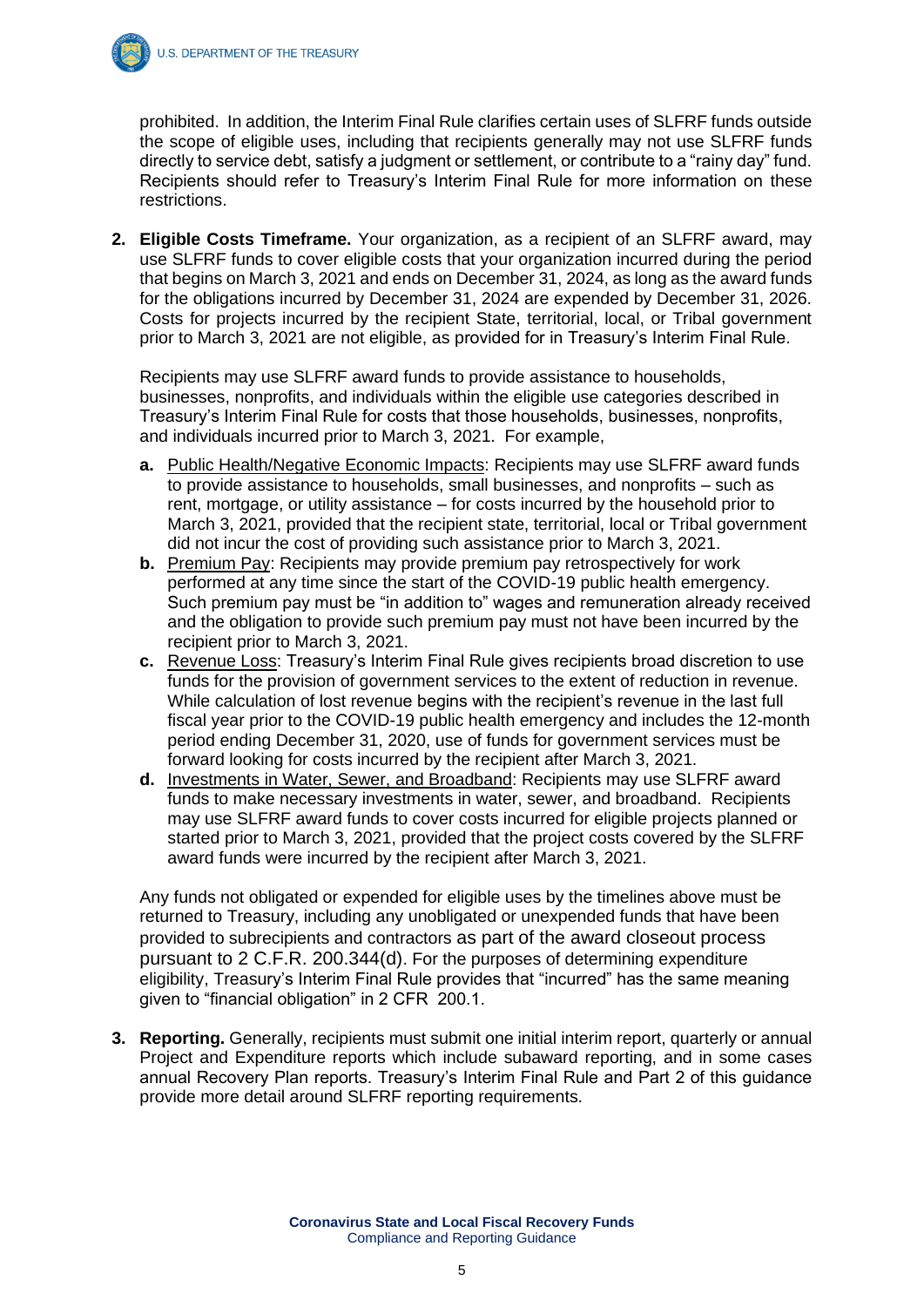

#### **Assistance Listing**

The [Assistance Listing](https://sam.gov/fal/7cecfdef62dc42729a3fdcd449bd62b8/view) for the Coronavirus State and Local Fiscal Recovery Funds (SLFRF) was published May 28, 2021 on SAM.gov under Assistance Listing Number ("ALN"), formerly known as CFDA Number, **21.027**.

The assistance listing includes helpful information including program purpose, statutory authority, eligibility requirements, and compliance requirements for recipients. The ALN is the unique 5-digit number assigned to identify a federal assistance listing, and can be used to search for federal assistance program information, including funding opportunities, spending on USASpending.gov, or audit results through the Federal Audit Clearinghouse.

To expedite payments and meet statutory timelines Treasury issued initial payments under an existing ALN, 21.019, assigned to the CRF. If you have already received funds or captured the initial number in your records, please update your systems and reporting to reflect the new ALN 21.027 for the SLFRF program. **Recipients must use ALN 21.027 for all financial accounting, subawards, and associated program reporting requirements for the SLFRF awards.**

#### **D. Uniform Administrative Requirements**

The SLFRF awards are generally subject to the requirements set forth in the Uniform Administrative Requirements, Cost Principles, and Audit Requirements for Federal Awards, [2](https://ecfr.federalregister.gov/current/title-2/subtitle-A/chapter-II/part-200)  [CFR Part 200](https://ecfr.federalregister.gov/current/title-2/subtitle-A/chapter-II/part-200) (the "Uniform Guidance"). In all instances, your organization should review the Uniform Guidance requirements applicable to your organization's use of SLFRF funds, and SLFRF-funded projects. Recipients should consider how and whether certain aspects of the Uniform Guidance apply.

The following sections provide a general summary of your organization's compliance responsibilities under applicable statutes and regulations, including the Uniform Guidance, as described in the [2020 OMB Compliance Supplement Part 3. Compliance Requirements](https://www.whitehouse.gov/wp-content/uploads/2020/08/2020-Compliance-Supplement_FINAL_08.06.20.pdf)  [\(issued August 18, 2020\)](https://www.whitehouse.gov/wp-content/uploads/2020/08/2020-Compliance-Supplement_FINAL_08.06.20.pdf). Note that the descriptions below are only general summaries and all recipients and subrecipients are advised to carefully review the Uniform Guidance requirements and any additional regulatory and statutory requirements applicable to the program.

- **1. Allowable Activities.** Each recipient should review program requirements, including Treasury's Interim Final Rule and the recipient's Award Terms and Conditions, to determine and record eligible uses of SLFRF funds. Per 2 CFR Part 200.303, your organization must develop and implement effective internal controls to ensure that funding decisions under the SLFRF award constitute eligible uses of funds, and document determinations.
- **2. Allowable Costs/Cost Principles.** As outlined in the Uniform Guidance at 2 CFR Part 200, Subpart E regarding Cost Principles, allowable costs are based on the premise that a recipient is responsible for the effective administration of Federal awards, application of sound management practices, and administration of Federal funds in a manner consistent with the program objectives and terms and conditions of the award. Recipients must implement robust internal controls and effective monitoring to ensure compliance with the Cost Principles, which are important for building trust and accountability.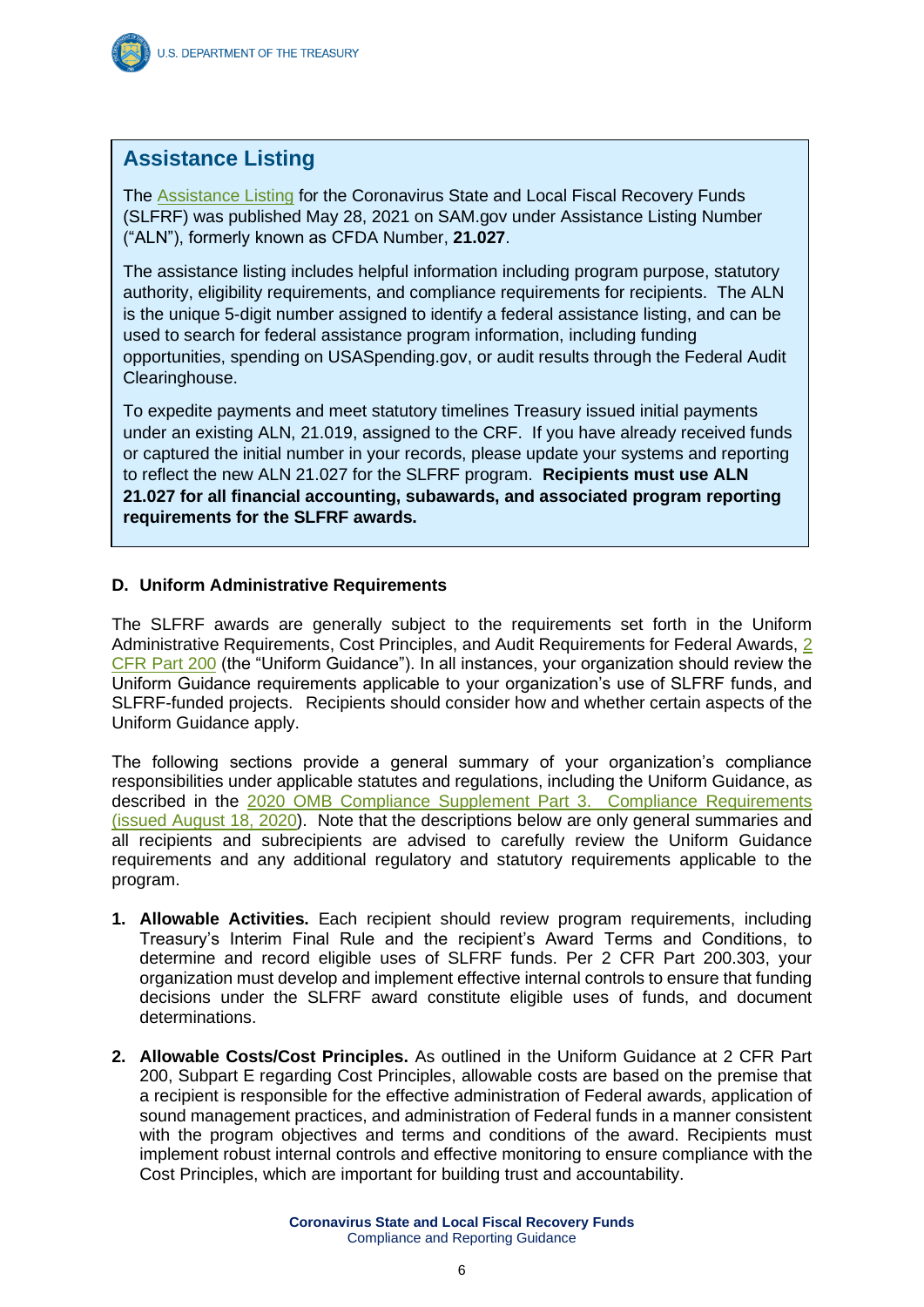SLFRF Funds may be, but are not required to be, used along with other funding sources for a given project. Note that SLFRF Funds may not be used for a non-Federal cost share or match where prohibited by other Federal programs, e.g., funds may not be used for the State share for Medicaid.<sup>2</sup>

Treasury's Interim Final Rule and guidance and the Uniform Guidance outline the types of costs that are allowable, including certain audit costs. For example, per 2 CFR 200.425, a reasonably proportionate share of the costs of audits required by the Single Audit Act Amendments of 1996 are allowable; however, costs for audits that were not performed in accordance with 2 CFR Part 200, Subpart F are not allowable. Please see 2 CFR Part 200, Subpart E regarding the Cost Principles for more information.

- **a.** Administrative costs*:* Recipients may use funds for administering the SLFRF program, including costs of consultants to support effective management and oversight, including consultation for ensuring compliance with legal, regulatory, and other requirements.<sup>3</sup> Further, costs must be reasonable and allocable as outlined in 2 CFR 200.404 and 2 CFR 200.405. Pursuant to the SLFRF Award Terms and Conditions, recipients are permitted to charge both direct and indirect costs to their SLFRF award as administrative costs. Direct costs are those that are identified specifically as costs of implementing the SLFRF program objectives, such as contract support, materials, and supplies for a project. Indirect costs are general overhead costs of an organization where a portion of such costs are allocable to the SLFRF award such as the cost of facilities or administrative functions like a director's office.<sup>45</sup> Each category of cost should be treated consistently in like circumstances as direct or indirect, and recipients may not charge the same administrative costs to both direct and indirect cost categories, or to other programs. If a recipient has a current Negotiated Indirect Costs Rate Agreement (NICRA) established with a Federal cognizant agency responsible for reviewing, negotiating, and approving cost allocation plans or indirect cost proposals, then the recipient may use its current NICRA. Alternatively, if the recipient does not have a NICRA, the recipient may elect to use the de minimis rate of 10 percent of the modified total direct costs pursuant to 2 CFR 200.414(f).
- **b.** Salaries and Expenses*:* In general, certain employees' wages, salaries, and covered benefits are an eligible use of SLFRF award funds. Please see Treasury's Interim Final Rule for details.
- **3. Cash Management.** SLFRF payments made to recipients are not subject to the requirements of the Cash Management Improvement Act and Treasury's implementing regulations at 31 CFR part 205 or 2 CFR 200.305(b)(8)-(9).

As such, recipients can place funds in interest-bearing accounts, do not need to remit interest to Treasury, and are not limited to using that interest for eligible uses under the SLFRF award.

**4. Eligibility.** Under this program, recipients are responsible for ensuring funds are used for eligible purposes. Generally, recipients must develop and implement policies and

- <sup>3</sup> Recipients also may use SLFRF funds directly for administrative costs to improve efficacy of programs that respond to the COVID-19 public health emergency. 31 CFR 35.6(b)(10).
- <sup>4</sup> 2 CFR 200.413 Direct Costs.

<sup>2</sup> See 42 CFR 433.51 and 45 CFR 75.306.

<sup>5</sup> 2 CFR 200.414 Indirect Costs.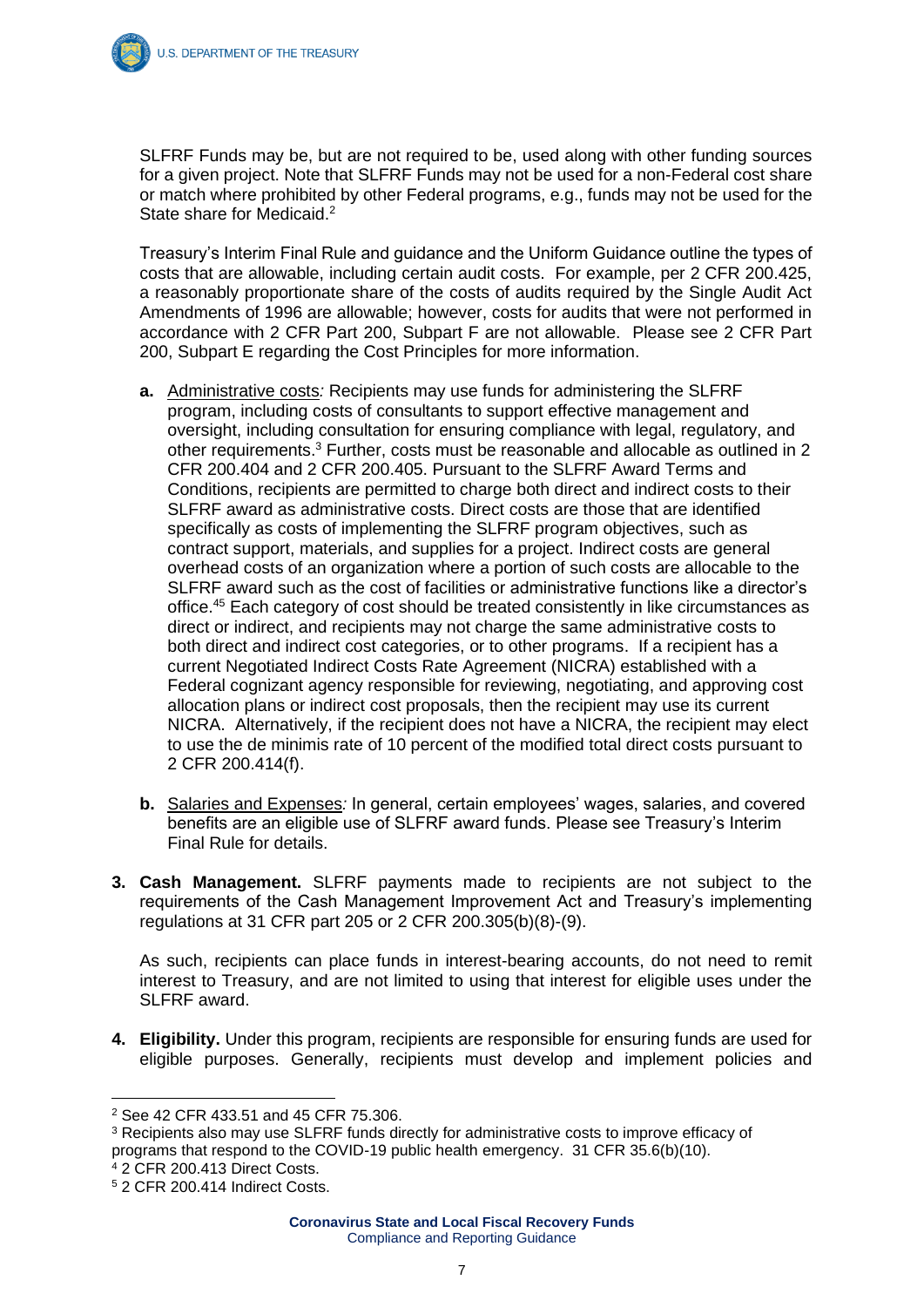procedures, and record retention, to determine and monitor implementation of criteria for determining the eligibility of beneficiaries and/or subrecipients. Your organization, and if applicable, the subrecipient(s) administering a program on behalf of your organization, will need to maintain procedures for obtaining information evidencing a given beneficiary, subrecipient, or contractor's eligibility including a valid SAM.gov registration. Implementing risk-based due diligence for eligibility determinations is a best practice to augment your organization's existing controls.

- **5. Equipment and Real Property Management.** Any purchase of equipment or real property with SLFRF funds must be consistent with the Uniform Guidance at 2 CFR Part 200, Subpart D. Equipment and real property acquired under this program must be used for the originally authorized purpose. Consistent with 2 CFR 200.311 and 2 CFR 200.313, any equipment or real property acquired using SLFRF funds shall vest in the non-Federal entity. Any acquisition and maintenance of equipment or real property must also be in compliance with relevant laws and regulations.
- **6. Matching, Level of Effort, Earmarking.** There are no matching, level of effort, or earmarking compliance responsibilities associated with the SLFRF award. See Section C.1 (Eligible and Restricted Uses of SLFRF Funds) for a discussion of restrictions on use of SLFRF funds. SLFRF funds may only be used for non-Federal match in other programs where costs are eligible under both SLFRF and the other program and use of such funds is not prohibited by the other program.
- **7. Period of Performance.** Your organization should also develop and implement internal controls related to activities occurring outside the period of performance. For example, each recipient should articulate each project's policy on allowability of costs incurred prior to award or start of the period of performance. All funds remain subject to statutory requirements that they must be used for costs incurred by the recipient during the period that begins on March 3, 2021, and ends on December 31, 2024, and that award funds for the financial obligations incurred by December 31, 2024 must be expended by December 31, 2026. Any funds not used must be returned to Treasury as part of the award closeout process pursuant to 2 C.F.R. 200.344(d).
- **8. Procurement, Suspension & Debarment.** Recipients are responsible for ensuring that any procurement using SLFRF funds, or payments under procurement contracts using such funds are consistent with the procurement standards set forth in the Uniform Guidance at 2 CFR 200.317 through 2 CFR 200.327, as applicable. The Uniform Guidance establishes in 2 CFR 200.319 that all procurement transactions for property or services must be conducted in a manner providing full and open competition, consistent with standards outlined in 2 CFR 200.320, which allows for non-competitive procurements only in circumstances where at least one of the conditions below is true: the item is below the micro-purchase threshold; the item is only available from a single source; the public exigency or emergency will not permit a delay from publicizing a competitive solicitation; or after solicitation of a number of sources, competition is determined inadequate.<sup>6</sup> Recipients must have and use documented procurement procedures that are consistent with the standards outlined in 2 CFR 200.317 through 2 CFR 200.320. The Uniform Guidance requires an infrastructure for competitive bidding and contractor oversight, including maintaining written standards of conduct and prohibitions on dealing with suspended or debarred parties. Your organization must ensure adherence to all applicable local, State, and federal procurement laws and regulations.
- **9. Program Income.** Generally, program income includes, but is not limited to, income from fees for services performed, the use or rental of real or personal property acquired under

<sup>6</sup> 2 CFR 200.320(c)(1)-(3) and (5)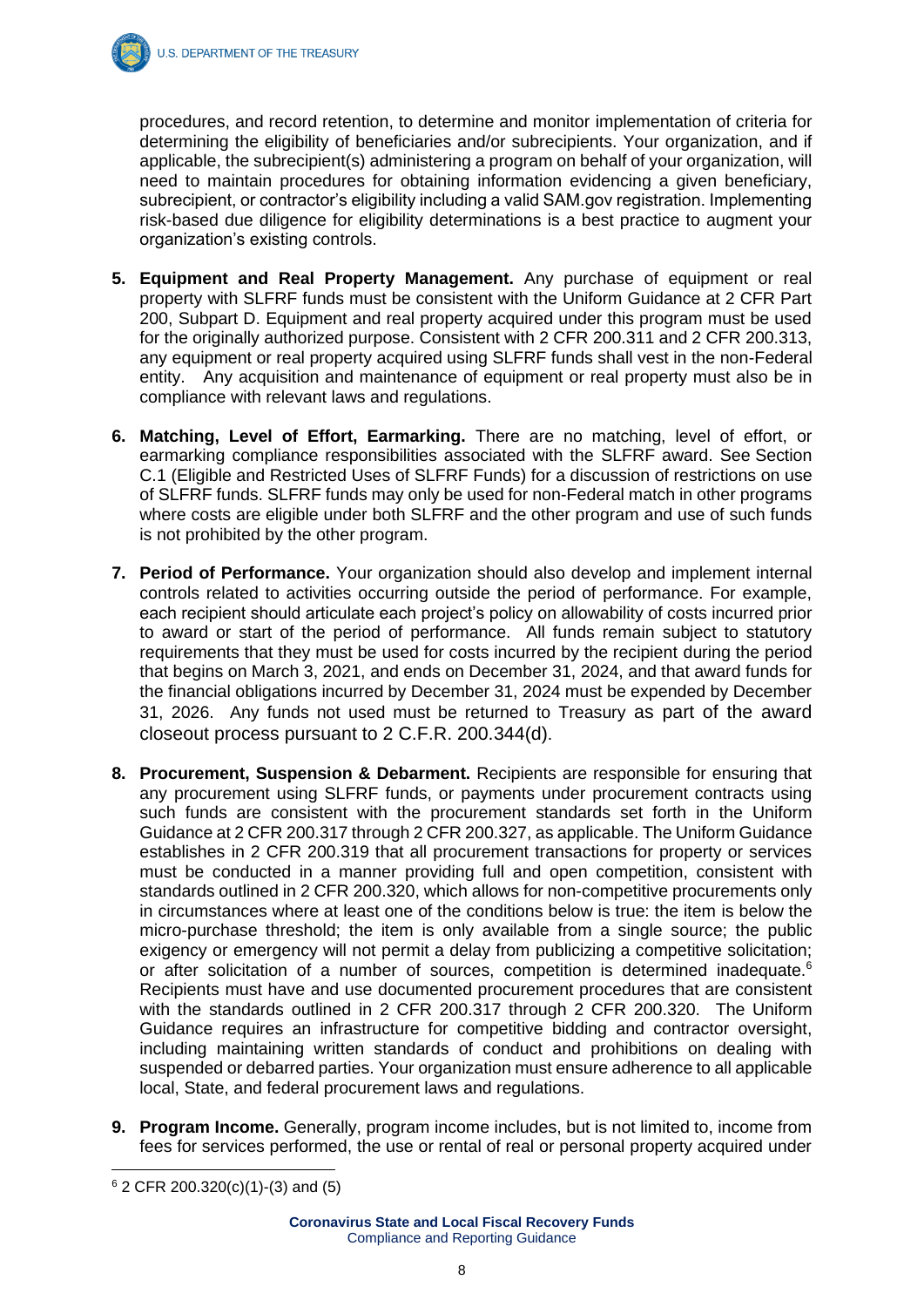

Federal awards and principal and interest on loans made with Federal award funds. Program income does not include interest earned on advances of Federal funds, rebates, credits, discounts, or interest on rebates, credits, or discounts. Recipients of SLFRF funds should calculate, document, and record the organization's program income. Additional controls that your organization should implement include written policies that explicitly identify appropriate allocation methods, accounting standards and principles, compliance monitoring checks for program income calculations, and records.

The Uniform Guidance outlines the requirements that pertain to program income at 2 CFR 200.307. Treasury intends to provide additional guidance regarding program income and the application of 2 CFR 200.307(e)(1), including with respect to lending programs.

**10. Reporting.** All recipients of federal funds must complete financial, performance, and compliance reporting as required and outlined in Part 2 of this guidance. Expenditures may be reported on a cash or accrual basis, as long as the methodology is disclosed and consistently applied. Reporting must be consistent with the definition of expenditures pursuant to 2 CFR 200.1. Your organization should appropriately maintain accounting records for compiling and reporting accurate, compliant financial data, in accordance with appropriate accounting standards and principles.

In addition, where appropriate, your organization needs to establish controls to ensure completion and timely submission of all mandatory performance and/or compliance reporting. See Part 2 of this guidance for a full overview of recipient reporting responsibilities.

**11. Subrecipient Monitoring.** SLFRF recipients that are pass-through entities as described under 2 CFR 200.1 are required to manage and monitor their subrecipients to ensure compliance with requirements of the SLFRF award pursuant to 2 CFR 200.332 regarding requirements for pass-through entities.

First, your organization must clearly identify to the subrecipient: (1) that the award is a subaward of SLFRF funds; (2) any and all compliance requirements for use of SLFRF funds; and (3) any and all reporting requirements for expenditures of SLFRF funds.

Next, your organization will need to evaluate each subrecipient's risk of noncompliance based on a set of common factors. These risk assessments may include factors such as prior experience in managing Federal funds, previous audits, personnel, and policies or procedures for award execution and oversight. Ongoing monitoring of any given subrecipient should reflect its assessed risk and include monitoring, identification of deficiencies, and follow-up to ensure appropriate remediation.

Accordingly, your organization should develop written policies and procedures for subrecipient monitoring and risk assessment and maintain records of all award agreements identifying or otherwise documenting subrecipients' compliance obligations.

Recipients should note that non-entitlement units of local government (NEUs) are not subrecipients under the SLFRF program. They are SLFRF recipients that will report directly to Treasury.

Recipients should also note that subrecipients do not include individuals and organizations that received SLFRF funds as end users to respond to the negative economic impacts of COVID-19 on these organizations. Such individuals and organizations are beneficiaries and not subject to audit pursuant to the Single Audit Act and 2 C.F.R. Part 200. Subpart F.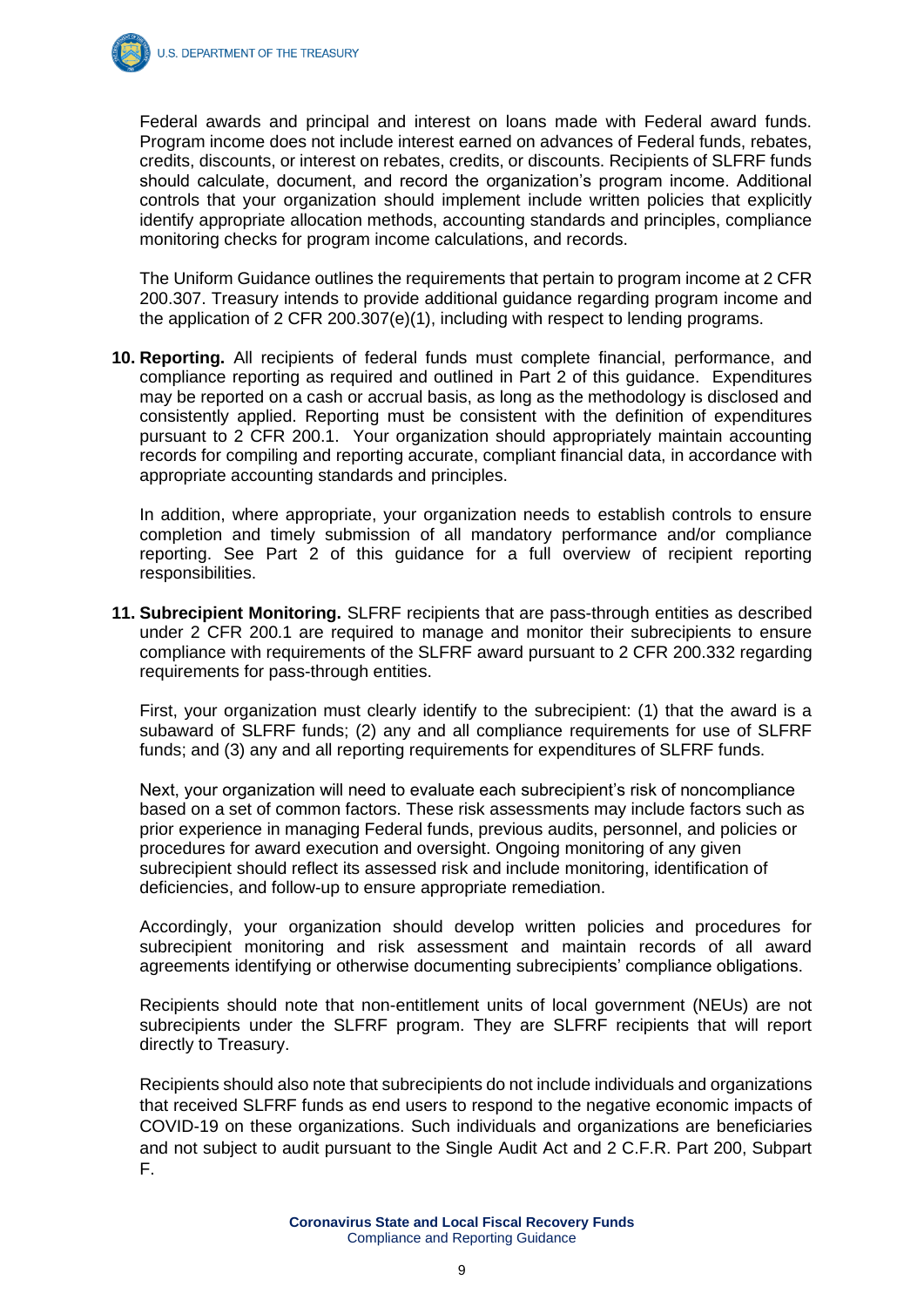Separately or in addition, many recipients may choose to provide a subaward (e.g., via contract or grant) to other entities to provide services to other end—users. For example, a recipient may provide a grant to a nonprofit to provide homeless services to individuals experiencing homelessness. In this case, the subaward to a nonprofit is based on the services that the Recipient intends to provide, assistance to households experiencing homelessness, and the nonprofit is serving as the subrecipient, providing services on behalf of the recipient. Subrecipients are subject to audit pursuant to the Single Audit Act and 2 CFR part 200, subpart F regarding audit requirements.

**12. Special Tests and Provisions.** Treasury has received comments on the Interim Final Rule and will adopt a final rule after responding to these comments. In addition, Treasury may add clarifications to the Final Rule and other subregulatory guidance as well as frequently asked questions.

Across each of the compliance requirements above, Treasury described some best practices for development of internal controls. The table below provides a brief description and example of each best practice.

| <b>Best Practice</b>                       | <b>Description</b>                                                                | <b>Example</b>                                                                                                    |
|--------------------------------------------|-----------------------------------------------------------------------------------|-------------------------------------------------------------------------------------------------------------------|
| <b>Written policies and</b><br>procedures  | Formal documentation of<br>recipient policies and<br>procedures                   | Documented procedure for<br>determining worker eligibility<br>for premium pay                                     |
| Written standards of conduct               | Formal statement of mission,<br>values, principles, and<br>professional standards | Documented code of conduct /<br>ethics for subcontractors                                                         |
| <b>Risk-based due diligence</b>            | Pre-payment validations<br>conducted according to an<br>assessed level of risk    | Enhanced eligibility review of<br>subrecipient with imperfect<br>performance history                              |
| <b>Risk-based compliance</b><br>monitoring | Ongoing validations conducted<br>according to an assessed level<br>of risk        | Higher degree of monitoring for<br>projects that have a higher risk<br>of fraud, given program<br>characteristics |
| <b>Record maintenance and</b><br>retention | Creation and storage of<br>financial and non-financial<br>records.                | Storage of all subrecipient<br>payment information.                                                               |

#### **Table 1: Internal controls best practices**

#### **E. Award Terms and Conditions**

The Award Terms and Conditions of the SLFRF financial assistance agreement sets forth the compliance obligations for recipients pursuant to the SLFRF statute, the Uniform Guidance, and Treasury's Interim Final Rule. Recipients should ensure they remain in compliance with all Award Terms and Conditions. These obligations include the following items in addition to those described above:

- **1. SAM.gov Requirements.** All eligible recipients are also required to have an active registration with the System for Award Management (SAM) [\(https://www.sam.gov\)](https://www.sam.gov/). To ensure timely receipt of funding, Treasury has stated that Non-entitlement Units of Government (NEUs) who have not previously registered with SAM.gov may do so after receipt of the award, but before the submission of mandatory reporting.<sup>7</sup>
- **2. Recordkeeping Requirements.** Generally, your organization must maintain records and financial documents for five years after all funds have been expended or returned to Treasury, as outlined in paragraph 4.c. of the Award Terms and Conditions. Treasury may

<sup>7</sup> See flexibility provided in https://www.whitehouse.gov/wp-content/uploads/2021/03/M\_21\_20.pdf.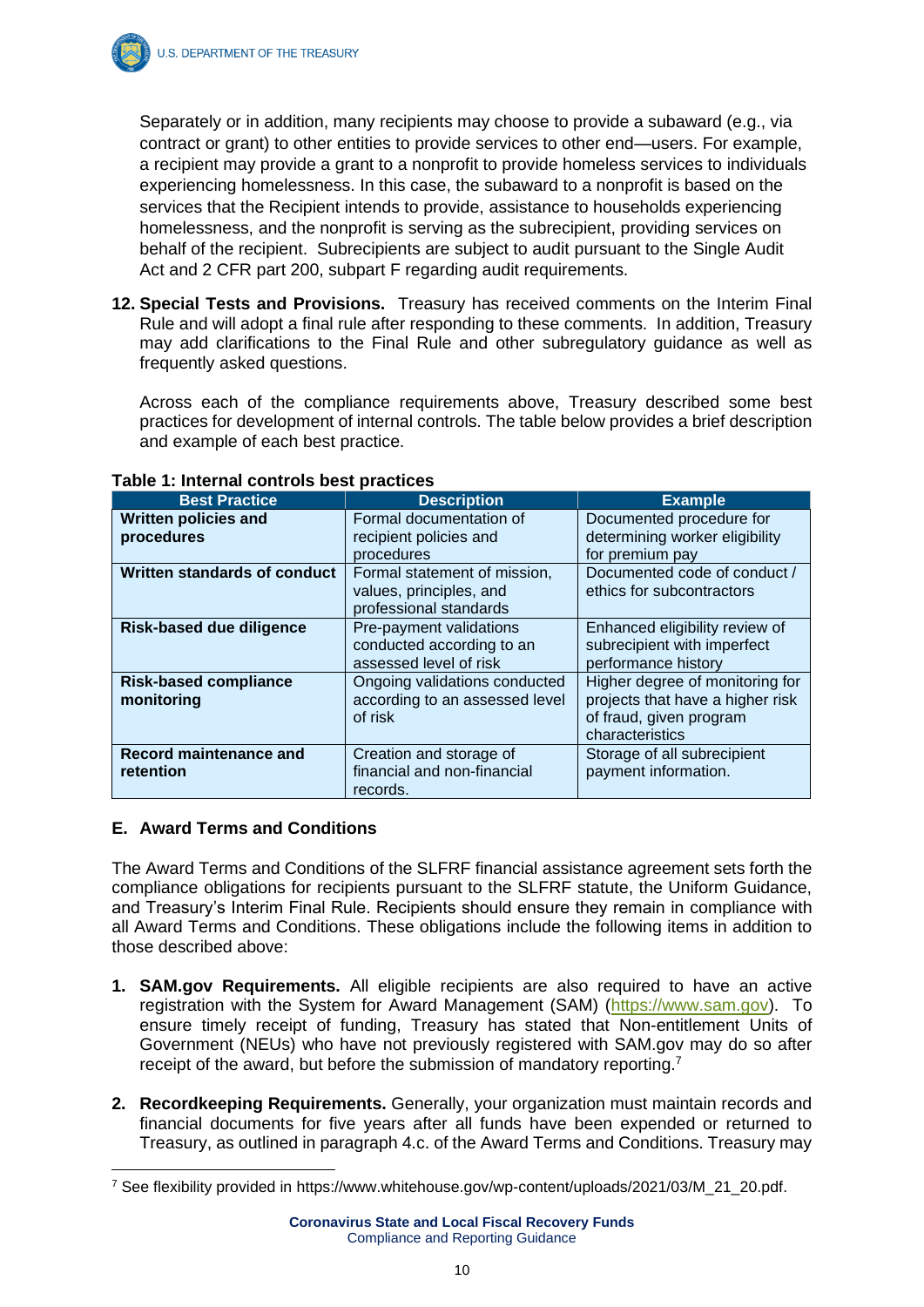request transfer of records of long-term value at the end of such period. Wherever practicable, such records should be collected, transmitted, and stored in open and machine-readable formats.

Your organization must agree to provide or make available such records to Treasury upon request, and to the Government Accountability Office ("GAO"), Treasury's Office of Inspector General ("OIG"), and their authorized representative in order to conduct audits or other investigations.

- **3. Single Audit Requirements.** Recipients and subrecipients that expend more than \$750,000 in Federal awards during their fiscal year will be subject to an audit under the Single Audit Act and its implementing regulation at 2 CFR Part 200, Subpart F regarding audit requirements.<sup>8</sup> Recipients and subrecipients may also refer to the Office of Management and Budget (OMB) [Compliance Supplements for audits of federal funds and](https://www.whitehouse.gov/omb/office-federal-financial-management/)  [related guidance](https://www.whitehouse.gov/omb/office-federal-financial-management/) and the [Federal Audit Clearinghouse](https://facweb.census.gov/uploadpdf.aspx) to see examples and single audit submissions.
- **4. Civil Rights Compliance**. Recipients of Federal financial assistance from the Treasury are required to meet legal requirements relating to nondiscrimination and nondiscriminatory use of Federal funds. Those requirements include ensuring that entities receiving Federal financial assistance from the Treasury do not deny benefits or services, or otherwise discriminate on the basis of race, color, national origin (including limited English proficiency), disability, age, or sex (including sexual orientation and gender identity), in accordance with the following authorities: Title VI of the Civil Rights Act of 1964 (Title VI) Public Law 88-352, 42 U.S.C. 2000d-1 et seq., and the Department's implementing regulations, 31 CFR part 22; Section 504 of the Rehabilitation Act of 1973 (Section 504), Public Law 93-112, as amended by Public Law 93-516, 29 U.S.C. 794; Title IX of the Education Amendments of 1972 (Title IX), 20 U.S.C. 1681 et seq., and the Department's implementing regulations, 31 CFR part 28; Age Discrimination Act of 1975, Public Law 94-135, 42 U.S.C. 6101 et seq., and the Department implementing regulations at 31 CFR part 23.

In order to carry out its enforcement responsibilities under Title VI of the Civil Rights Act, Treasury will collect and review information from non-Tribal recipients to ascertain their compliance with the applicable requirements before and after providing financial assistance. Treasury's implementing regulations, 31 CFR part 22, and the Department of Justice (DOJ) regulations, [Coordination of Non-discrimination in Federally Assisted](https://www.justice.gov/crt/28-cfr-42401-42415)  [Programs, 28 CFR part 42,](https://www.justice.gov/crt/28-cfr-42401-42415) provide for the collection of data and information from recipients (see 28 CFR 42.406). Treasury may request that recipients submit data for postaward compliance reviews, including information such as a narrative describing their Title VI compliance status. This collection does not apply to Tribal Governments.

<sup>8</sup> For-profit entities that receive SLFRF subawards are not subject to Single Audit requirements. However, they are subject to other audits as deemed necessary by authorized governmental entities, including Treasury, the GAO, and Treasury's OIG.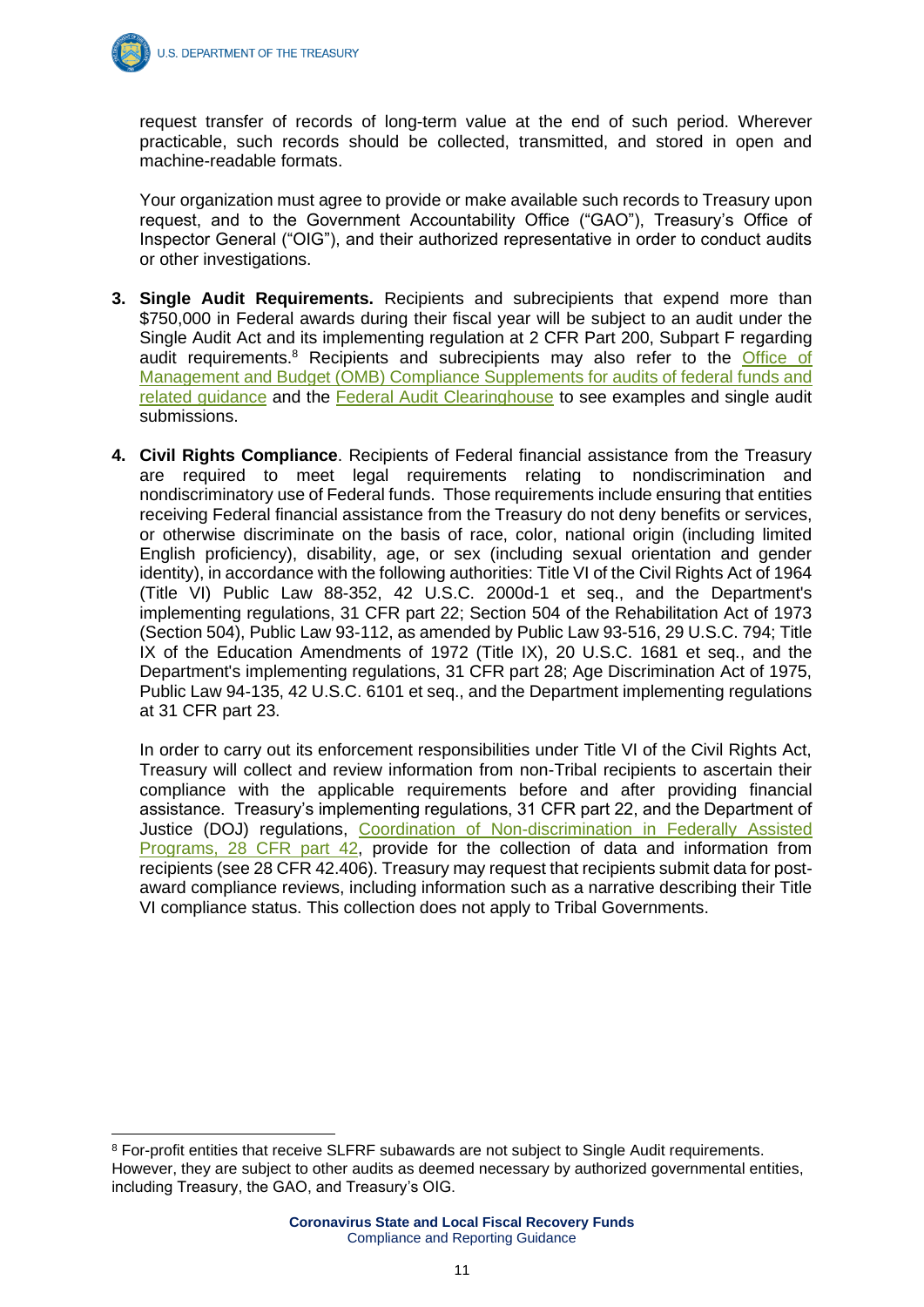

# **Part 2: Reporting Guidance**

There are three types of reporting requirements for the SLFRF program.

- **Interim Report:** Provide initial overview of status and uses of funding. This is a one-time report. **See Section A, page 14.**
- **Project and Expenditure Report:** Report on projects funded, expenditures, and contracts and subawards over \$50,000, and other information. **See Section B, page 15.**
- **Recovery Plan Performance Report:** The Recovery Plan Performance Report (the "Recovery Plan") will provide information on the projects that large recipients are undertaking with program funding and how they plan to ensure program outcomes are achieved in an effective, efficient, and equitable manner. It will include key performance indicators identified by the recipient and some mandatory indicators identified by Treasury. The Recovery Plan will be posted on the website of the recipient as well as provided to Treasury. **See Section C, page 22.**

The reporting threshold is based on the total award amount allocated by Treasury under the SLFRF program, not the funds received by the recipient as of the time of reporting.

States and territories are also required to submit information on their distributions to NEUs. Please refer to Section D for additional details.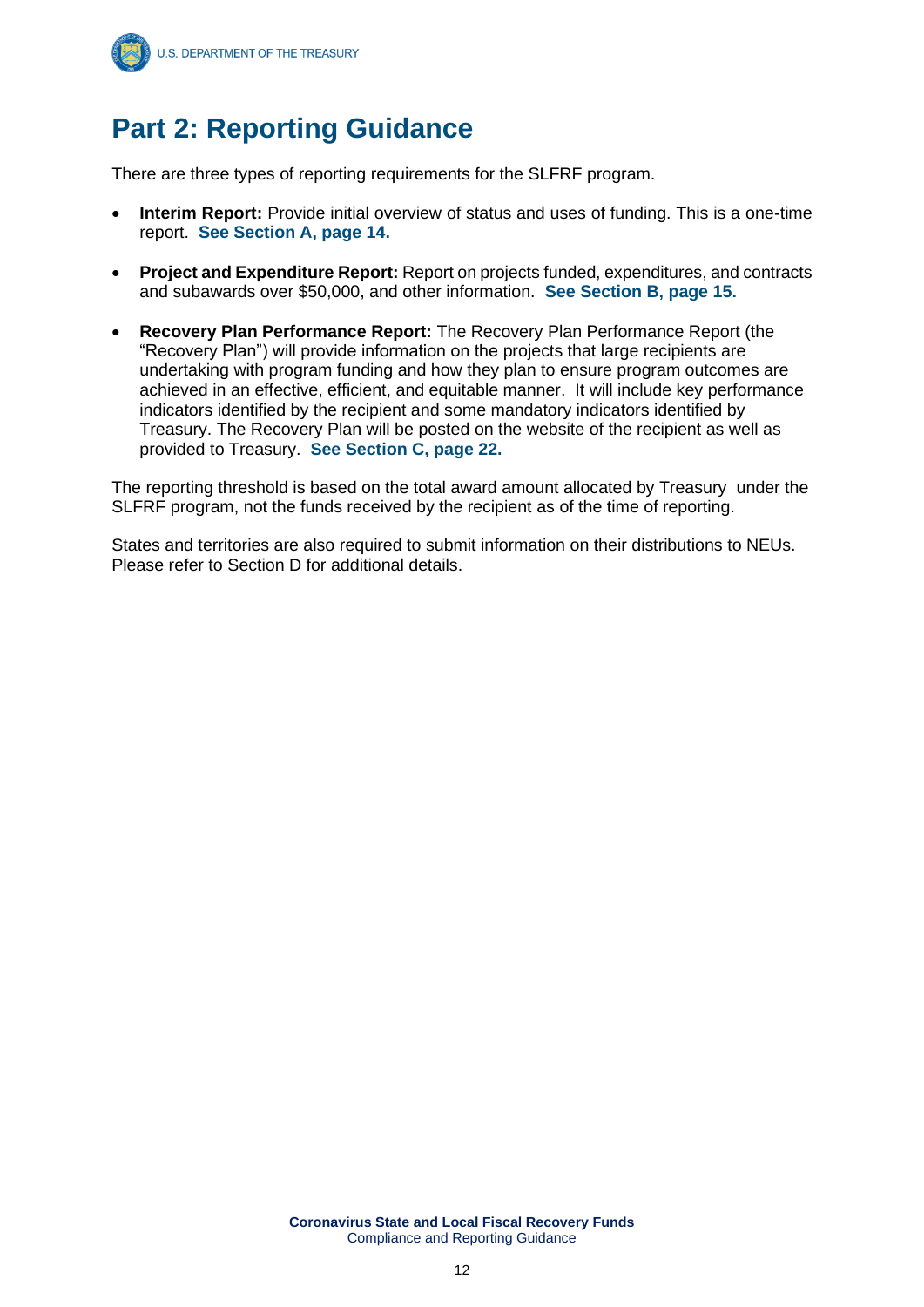| <b>Tier</b>    | <br>$\cdot$ $\cdot$<br><br><b>Recipient</b>                                                                                                      | <br><b>Interim Report</b>                                                                          | <b>Project and</b><br><b>Expenditure</b><br><b>Report</b>                                               | <b>Recovery Plan</b><br><b>Performance</b><br><b>Report</b>                                                          |
|----------------|--------------------------------------------------------------------------------------------------------------------------------------------------|----------------------------------------------------------------------------------------------------|---------------------------------------------------------------------------------------------------------|----------------------------------------------------------------------------------------------------------------------|
| 1              | States, U.S. territories,<br>metropolitan cities and<br>counties with a<br>population that exceeds<br>250,000 residents                          | By August 31,<br>2021 or 60<br>days after<br>receiving<br>funding if<br>funding was<br>received by | By January 31,<br>2022, and then 30<br>days after the end<br>of each quarter<br>thereafter <sup>9</sup> | By August 31,<br>2021 or 60 days<br>after receiving<br>funding, and<br>annually<br>thereafter by<br><b>July 3110</b> |
| $\overline{2}$ | Metropolitan cities and<br>counties with a<br>population below<br>250,000 residents which<br>received more than \$10<br>million in SLFRF funding | October 15,<br>with<br>expenditures by<br>category                                                 |                                                                                                         | Not required                                                                                                         |
| 3              | <b>Tribal Governments</b><br>which received more<br>than \$30 million in<br><b>SLFRF</b> funding                                                 |                                                                                                    |                                                                                                         |                                                                                                                      |
| $\overline{4}$ | <b>Tribal Governments</b><br>which received less than<br>\$30 million in SLFRF<br>funding                                                        |                                                                                                    | By April 30, 2022,<br>and then annually<br>thereafter <sup>11</sup>                                     |                                                                                                                      |
| 5              | Metropolitan cities and<br>counties with a<br>population below<br>250,000 residents which<br>received less than \$10<br>million in SLFRF funding |                                                                                                    |                                                                                                         |                                                                                                                      |
| 6              | <b>NEUs</b>                                                                                                                                      | Not required                                                                                       |                                                                                                         |                                                                                                                      |

#### **Table 2: Reporting requirements by recipient type**

Note: Based on the period of performance, reports will be collected through April 30, 2027. See the specific due dates listed in Sections B and C.

The remainder of this document describes these reporting requirements. User guides describing how and where to submit required reports will be posted at [www.treasury.gov/SLFRPReporting](http://www.treasury.gov/SLFRPReporting) and updated on a regular basis.

<sup>&</sup>lt;sup>9</sup> Interim Final Rule Page 111

<sup>10</sup> Interim Final Rule page 112

<sup>&</sup>lt;sup>11</sup> Interim Final Rule Page 111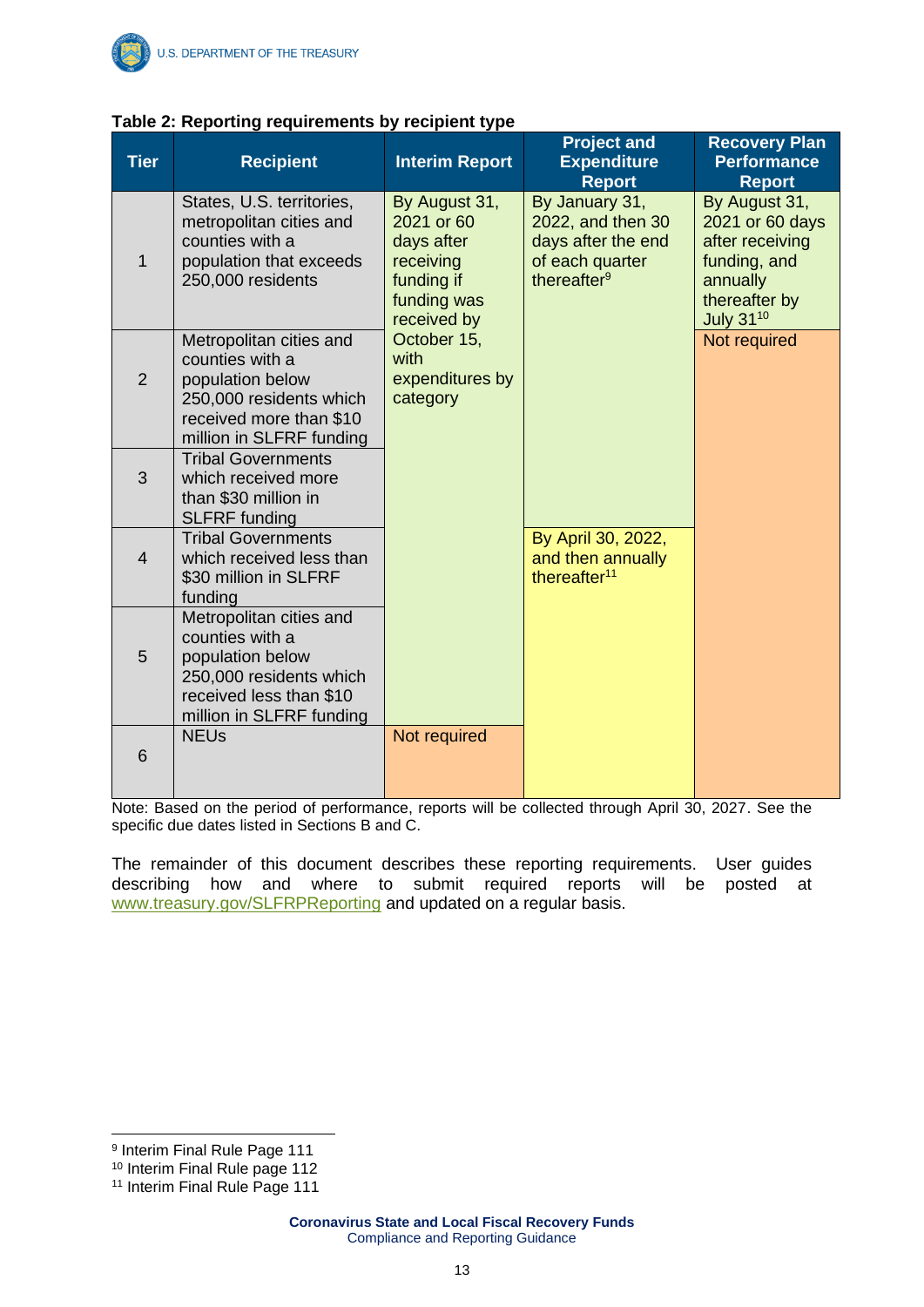

#### **Comparison to reporting for the CRF**

This guidance does not change the reporting or compliance requirements pertaining to the CRF. Reporting and compliance requirements for the SLFRF are separate from CRF reporting requirements. Changes from CRF to SLFRF include:

- **Project, Expenditure, and Subaward Reporting**: The SLFRF reporting requirements leverage the existing reporting regime used for CRF to foster continuity and provide many recipients with a familiar reporting mechanism. The data elements for the Project and Expenditure Report will largely mirror those used for CRF, with some minor exceptions noted in this guidance. The users' guide will describe how reporting for CRF funds will relate to reporting for the SLFRF.
- **Timing of Reports**: CRF reports were due within 10 days of each calendar quarter end. For quarterly reporters, SLFRF reporting will be due 30 days from quarter end. For annual reporters, SLFRF reporting will be due on an annual schedule (see table below).
- **Program and Performance Reporting**: The CRF reporting did not include any program or performance reporting. To build public awareness and accountability and allow Treasury to monitor compliance with eligible uses, some program and performance reporting is required for SLFRF.

#### **A. Interim Report**

States, U.S. territories, metropolitan cities, counties, and Tribal governments are required to submit a one-time interim report with expenditures<sup>12</sup> by Expenditure Category covering the period from March 3rd to July 31, 2021, by August 31, 2021 or sixty (60) days after first receiving funding if the recipient's date of award is between July 15, 2021 and October 15, 2021. The recipient will be required to enter obligations<sup>13</sup> and expenditures and, for each, select the specific expenditure category from the available options. See Appendix 1 for Expenditure Categories (EC).

#### **1. Required Programmatic Data**

Recipients will also be required to provide the following information if they have or plan to have expenditures in the following Expenditure Categories.

- **a.** Revenue replacement (EC 6.1<sup>14</sup>): Key inputs into the revenue replacement formula in the Interim Final Rule and estimated revenue loss due to the Covid-19 public health emergency calculated using the formula in the Interim Final Rule as of December 31, 2020.
	- Base year general revenue (e.g., revenue in the last full fiscal year prior to the public health emergency)
	- Fiscal year end date
	- Growth adjustment used (either 4.1 percent or average annual general revenue growth over 3 years prior to pandemic)
	- Actual general revenue as of the twelve months ended December 31, 2020

<sup>&</sup>lt;sup>12</sup> For purposes of reporting in the SLFRF portal, an expenditure is the amount that has been incurred as a liability of the entity (the service has been rendered or the good has been delivered to the entity). <sup>13</sup> For purposes of reporting in the SLFRF portal, an obligation is an order placed for property and services, contracts and subawards made, and similar transactions that require payment.

<sup>14</sup> See Appendix 1 for the full Expenditure Category (EC) list. References to Expenditure Categories are identified by "EC" followed by numbers from the table in Appendix 1.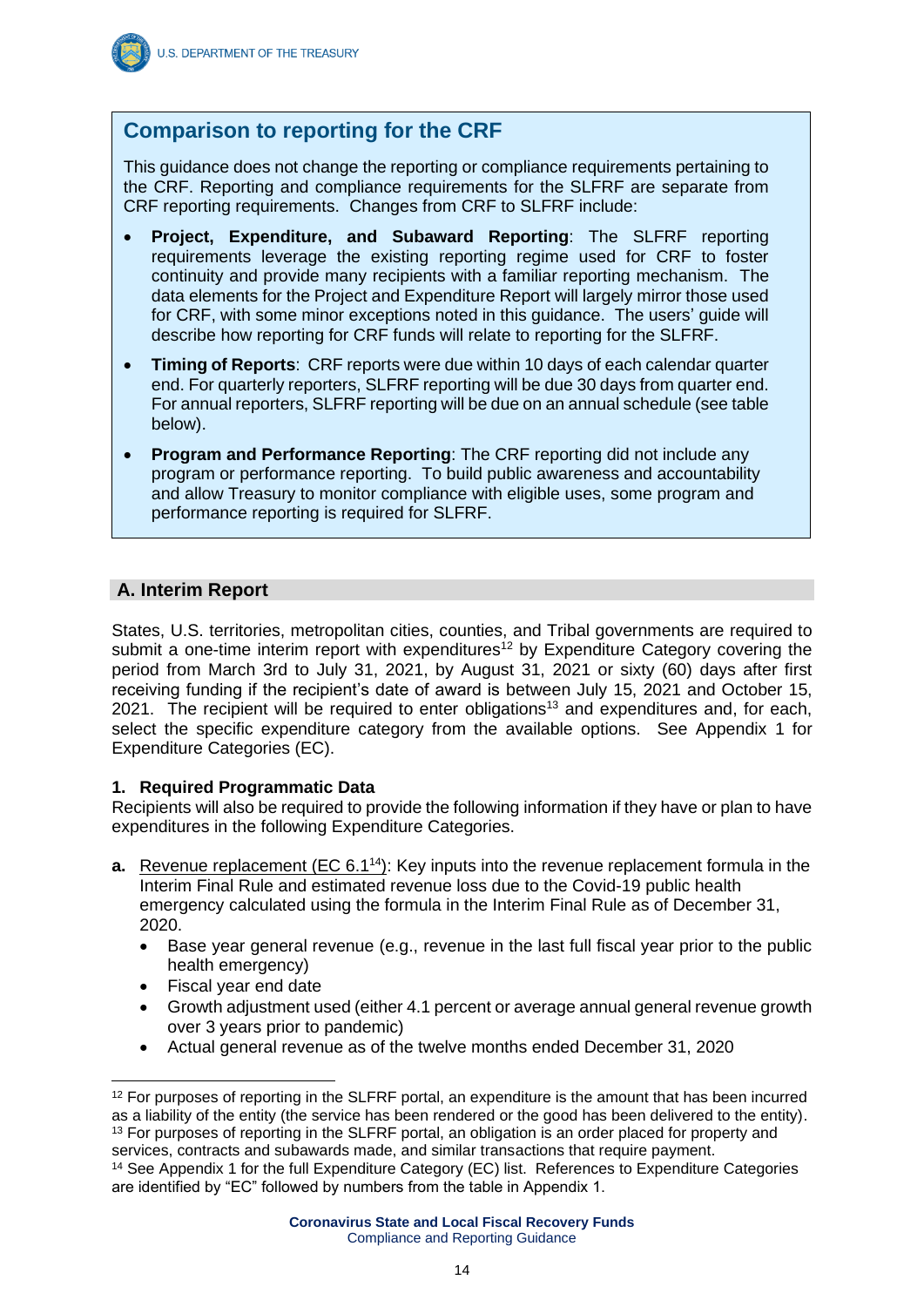

- Estimated revenue loss due to the Covid-19 public health emergency as of December 31, 2020
- An explanation of how revenue replacement funds were allocated to government services (Note: additional instructions and/or template to be provided in users' guide)

In calculating general revenue and the other items discussed above, recipients should use audited data if it is available. When audited data is not available, recipients are not required to obtain audited data if substantially accurate figures can be produced on an unaudited basis. Recipients should use their own data sources to calculate general revenue, and do not need to rely on revenue data published by the Census Bureau. Treasury acknowledges that due to differences in timing, data sources, and definitions, recipients' self-reported general revenue figures may differ from those published by the Census Bureau. Recipients may provide data on a cash, accrual, or modified accrual basis, provided that recipients are consistent in their choice of methodology throughout the covered period and until reporting is no longer required. Recipients' reporting should align with their own financial reporting.

In calculating general revenue, recipients should exclude all intergovernmental transfers from the federal government. This includes, but is not limited to, federal transfers made via a State to a locality pursuant to the CRF or SLFRF. To the extent federal funds are passed through States or other entities or intermingled with other funds, recipients should attempt to identify and exclude the federal portion of those funds from the calculation of general revenue on a best-efforts basis.

Consistent with the broad latitude provided to recipients to use funds for government services to the extent of reduction in revenue, recipients will be required to submit a description of services provided. This description may be in narrative or in another form, and recipients are encouraged to report based on their existing budget processes and to minimize administrative burden. For example, a recipient with \$100 in revenue replacement funds available could indicate that \$50 were used for law enforcement operating expenses and \$50 were used for pay-go building of sidewalk infrastructure. As discussed in the Interim Final Rule, these services can include a broad range of services but may not be used directly for pension deposits or debt service.

Reporting requirements will not require tracking the indirect effects of Fiscal Recovery Funds, apart from the restrictions on use of Fiscal Recovery Funds to offset a reduction in net tax revenue. In addition, recipients must indicate that Fiscal Recovery Funds were not used to make a deposit in a pension fund.

#### **B. Project and Expenditure Report**

All recipients are required to submit Project and Expenditure Reports.

#### **1. Quarterly Reporting**

The following recipients are required to submit quarterly Project and Expenditure Reports:

- States and U.S. territories
- Tribal governments that received more than \$30 million in SLFRF funding
- Metropolitan cities and counties with a population that exceeds 250,000 residents
- Metropolitan cities and counties with a population below 250,000 residents that are allocated more than \$10 million in SLFRF funding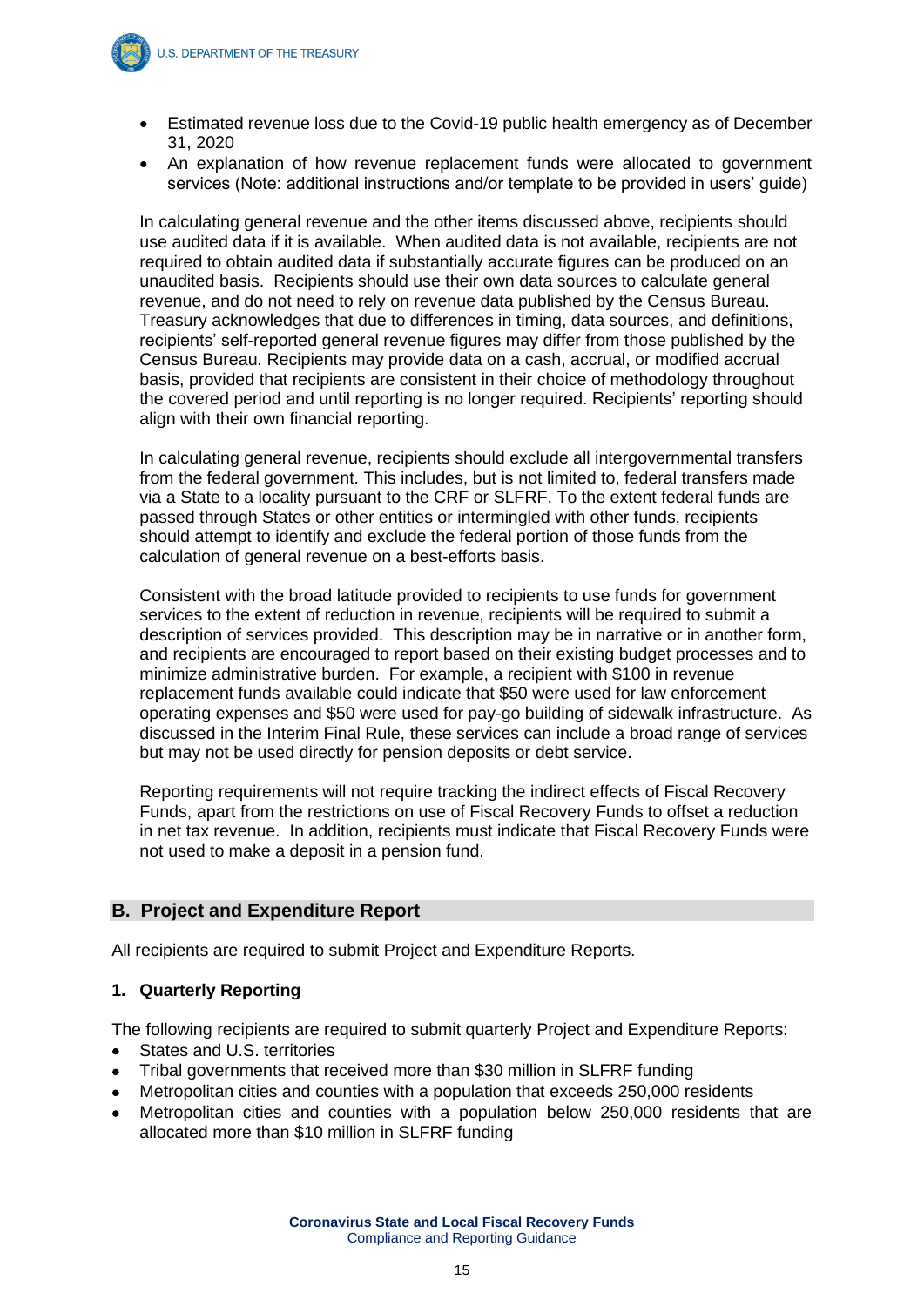

For these recipients, the initial quarterly Project and Expenditure Report will cover three calendar quarters from March 3, 2021 to December 31, 2021 and must be submitted to Treasury by January 31, 2022. The subsequent quarterly reports will cover one calendar quarter and must be submitted to Treasury within 30 calendar days after the end of each calendar quarter. Quarterly reports are not due concurrently with applicable annual reports. The table below summarizes the quarterly report timelines:

| <b>Report</b>  | Year | <b>Quarter</b> | <b>Period Covered</b>   | <b>Due Date</b>  |
|----------------|------|----------------|-------------------------|------------------|
| 1              | 2021 | $2 - 4$        | March 3 - December 31   | January 31, 2022 |
| $\overline{2}$ | 2022 | 1              | January 1 - March 31    | April 30, 2022   |
| 3              | 2022 | $\overline{2}$ | April 1 - June 30       | July 31, 2022    |
| 4              | 2022 | 3              | July 1 - September 30   | October 31, 2022 |
| 5              | 2022 | 4              | October 1 - December 31 | January 31, 2023 |
| 6              | 2023 |                | January 1 - March 31    | April 30, 2023   |
| $\overline{7}$ | 2023 | $\overline{2}$ | April 1 - June 30       | July 31, 2023    |
| 8              | 2023 | 3              | July 1 - September 30   | October 31, 2023 |
| 9              | 2023 | $\overline{4}$ | October 1 - December 31 | January 31, 2024 |
| 10             | 2024 |                | January 1 - March 31    | April 30, 2024   |
| 11             | 2024 | $\overline{2}$ | April 1 - June 30       | July 31, 2024    |
| 12             | 2024 | 3              | July 1 - September 30   | October 31, 2024 |
| 13             | 2024 | $\overline{4}$ | October 1 - December 31 | January 31, 2025 |
| 14             | 2025 | 1              | January 1 - March 31    | April 30, 2025   |
| 15             | 2025 | $\overline{2}$ | April 1 - June 30       | July 31, 2025    |
| 16             | 2025 | 3              | July 1 - September 30   | October 31, 2025 |
| 17             | 2025 | 4              | October 1 - December 31 | January 31, 2026 |
| 18             | 2026 | 1              | January 1 - March 31    | April 30, 2026   |
| 19             | 2026 | $\overline{2}$ | April 1 - June 30       | July 31, 2026    |
| 20             | 2026 | 3              | July 1 - September 30   | October 31, 2026 |
| 21             | 2026 | 4              | October 1 - December 31 | March 31, 2027   |

#### **2. Annual Reporting**

The following recipients are required to submit annual Project and Expenditure Reports:

- Tribal governments that received less than \$30 million in SLFRF funding
- Metropolitan cities and counties with a population below 250,000 residents that are allocated less than \$10 million in SLFRF funding
- NEUs. To facilitate reporting, each NEU will need a NEU Recipient Number. This is a unique identification code for each NEU assigned by the State or territory to the NEU as part of its request for funding.

For these recipients, the initial Project and Expenditure Report will cover from March 3, 2021 to March 31, 2022 and must be submitted to Treasury by April 30, 2022. The subsequent annual reports will cover one calendar year and must be submitted to Treasury by April 30. The table below summarizes the report timelines:

| <b>Report</b> | <b>Period Covered</b>             | <b>Due Date</b> |
|---------------|-----------------------------------|-----------------|
|               | March 3, 2021 - March 31, 2022    | April 30, 2022  |
| っ             | April 1, 2022 - March 31, 2023    | April 30, 2023  |
| 3             | April 1, 2023 - March 31, 2024    | April 30, 2024  |
|               | April 1, 2024 - March 31, 2025    | April 30, 2025  |
| 5             | April 1, 2025 - March 31, 2026    | April 30, 2026  |
|               | April 1, 2026 - December 31, 2026 | April 30, 2027  |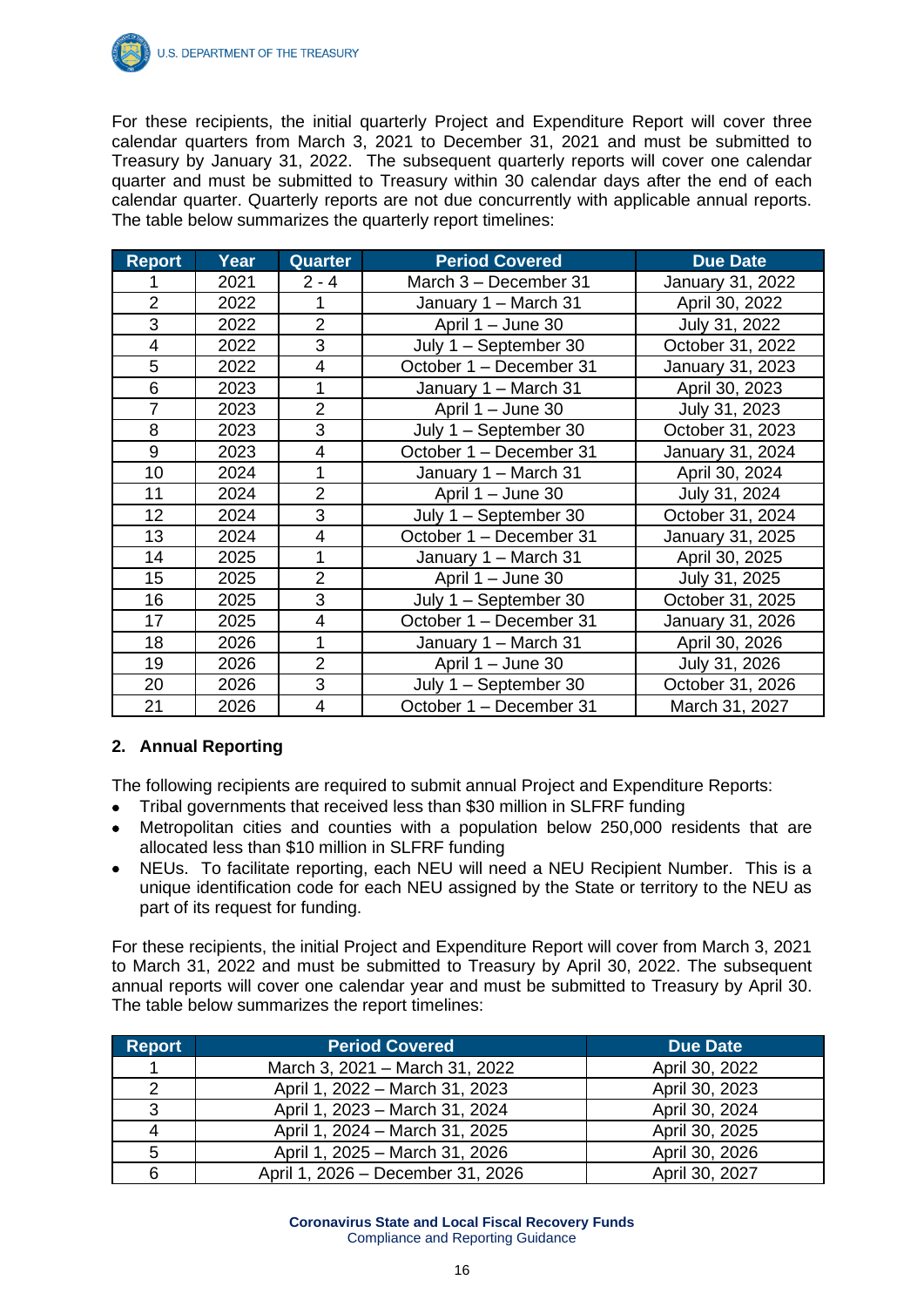#### **3. Required Information**

The following information will be required in Project and Expenditure Reports for both quarterly and annual reporting:

a. Projects: Provide information on all SLFRF funded projects. Projects are new or existing eligible government services or investments funded in whole or in part by SLFRF funding. For each project, the recipient will be required to enter the project name, identification number (created by the recipient), project expenditure category (see Appendix 1), description, and status of completion. Project descriptions must describe the project in sufficient detail to provide understanding of the major activities that will occur, and will be required to be between 50 and 250 words. Projects should be defined to include only closely related activities directed toward a common purpose. Recipients should review the Required Programmatic Data described in 3.g. below and define their projects at a sufficient level of granularity.

Note: For each project, the recipient will be asked to select the appropriate Expenditure Category based on the scope of the project (see Appendix 1). Projects should be scoped to align to a single Expenditure Category. For select Expenditure Categories, the recipient will also be asked to provide additional programmatic data (described further below).

- b. Expenditures: Once a project is entered the recipient will be able to report on the project's obligations and expenditures. Recipients will be asked to report:
	- Current period obligation
	- Cumulative obligation
	- Current period expenditure
	- Cumulative expenditure
- c. Project Status: Once a project is entered the recipient will be asked to report on project status each reporting period, in four categories:
	- Not Started
	- Completed less than 50 percent
	- Completed 50 percent or more
	- Completed
- d. Adopted Budget (States, U.S. territories, metropolitan cities and counties with a population that exceeds 250,000 residents only): Each state, territory and metropolitan city and county with a population that exceeds 250,000 residents will provide the budget adopted for each project by its jurisdiction associated with SLFRF funds. Treasury will use this information to better understand the intended impact, identify opportunities for technical assistance, and understand the recipient's progress in program implementation. Treasury is not approving or pre-approving projects or budgets.
	- Recipients will enter the Adopted Budget based on information that exists currently in the recipient's financial systems and the recipient's established budget process. Treasury understands that recipients may use different budget processes. For example, a recipient may consider a project budgeted once a legislature has appropriated funds; whereas another recipient may consider a project budgeted at the moment when the funds have been obligated.
	- Additional information will be provided on the differences between Adopted Budget, Obligations, and Expenditures as part of the forthcoming User Guide.
- e. Project Demographic Distribution *Collection of this data will be phased in; no data will be collected in this area before April 2022:* Recognizing the disproportionate impact of the pandemic-related recession on low-income and economically disadvantaged communities,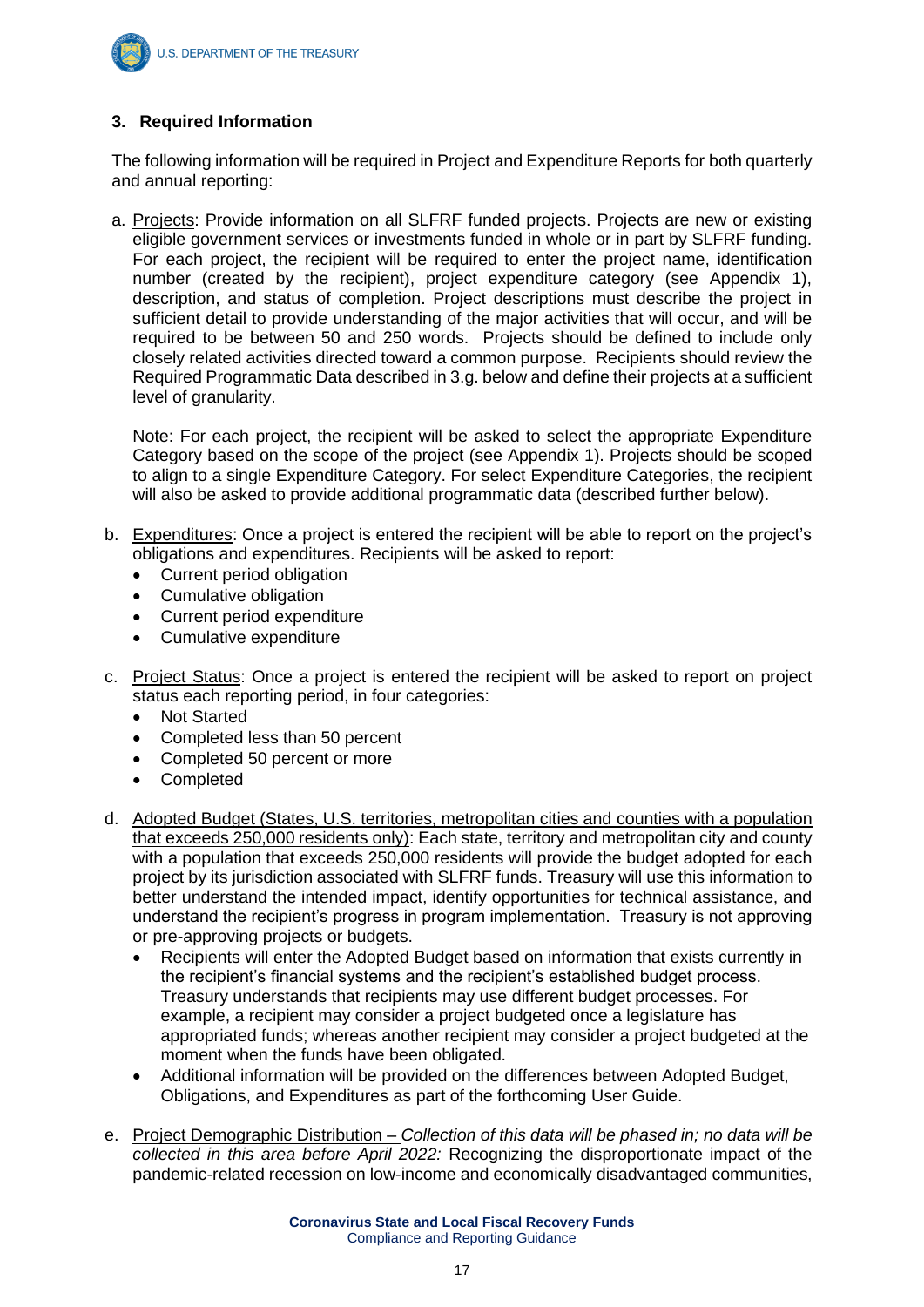

the Interim Final Rule encourages recipients to direct Fiscal Recovery Funds toward disproportionately impacted communities. Recipients are encouraged to design projects that prioritize economic and racial equity and promote equitable outcomes. Treasury is committed to supporting recipients in executing and reporting on projects that promote equity. In a subsequent version of the Reporting Guidance and User Guide, which will be released after the issuance of the Fiscal Recovery Fund Final Rule, Treasury will issue detailed requirements for reporting the project demographic distribution of Fiscal Recovery Fund projects.

f. Subawards: Each recipient shall also provide detailed obligation and expenditure information for any contracts and grants awarded, loans issued, transfers made to other government entities, and direct payments made by the recipient that are greater than \$50,000.

Recipients do not also need to submit separate monthly subaward reports to FSRS.gov as required pursuant to the 2 CFR Part 170, Appendix A award term regarding reporting subaward and executive compensation, which is included in the SLFRF Award Terms and Conditions. Treasury will submit this reporting on behalf of recipients using the \$50,000 reporting threshold, timing, and data elements discussed in this guidance. If recipients choose to continue reporting to FSRS.gov in addition to reporting directly to Treasury on these funds, they may do so and will be asked to notify Treasury as part of their quarterly submission.

In general, recipients will be asked to provide the following information for each Contract, Grant, Loan, Transfer, or Direct Payment greater than \$50,000:

- Subrecipient identifying and demographic information (e.g., DUNS number and location)
- Award number (e.g., Award number, Contract number, Loan number)
- Award date, type, amount, and description
- Award payment method (reimbursable or lump sum payment(s))
- For loans, expiration date (date when loan expected to be paid in full)
- Primary place of performance
- Related project name(s)
- Related project identification number(s) (created by the recipient)
- Period of performance start date
- Period of performance end date
- Quarterly obligation amount
- Quarterly expenditure amount
- Project(s)
- Additional programmatic performance indicators for select Expenditure Categories (see below)

Aggregate reporting is required for contracts, grants, transfers made to other government entities, loans, direct payments, and payments to individuals that are below \$50,000. This information will be accounted for by expenditure category at the project level.

As required by the 2 CFR Part 170, Appendix A award term regarding reporting subaward and executive compensation, recipients must also report the names and total compensation of their five most highly compensated executives and their subrecipients' executives for the preceding completed fiscal year if (1) the recipient received 80 percent or more of its annual gross revenues from Federal procurement contracts (and subcontracts) and Federal financial assistance subject to the Transparency Act, as provided by 2 CFR 170.320 (and subawards), and received \$25,000,000 or more in annual gross revenues from Federal procurement contracts (and subcontracts) and Federal financial assistance subject to the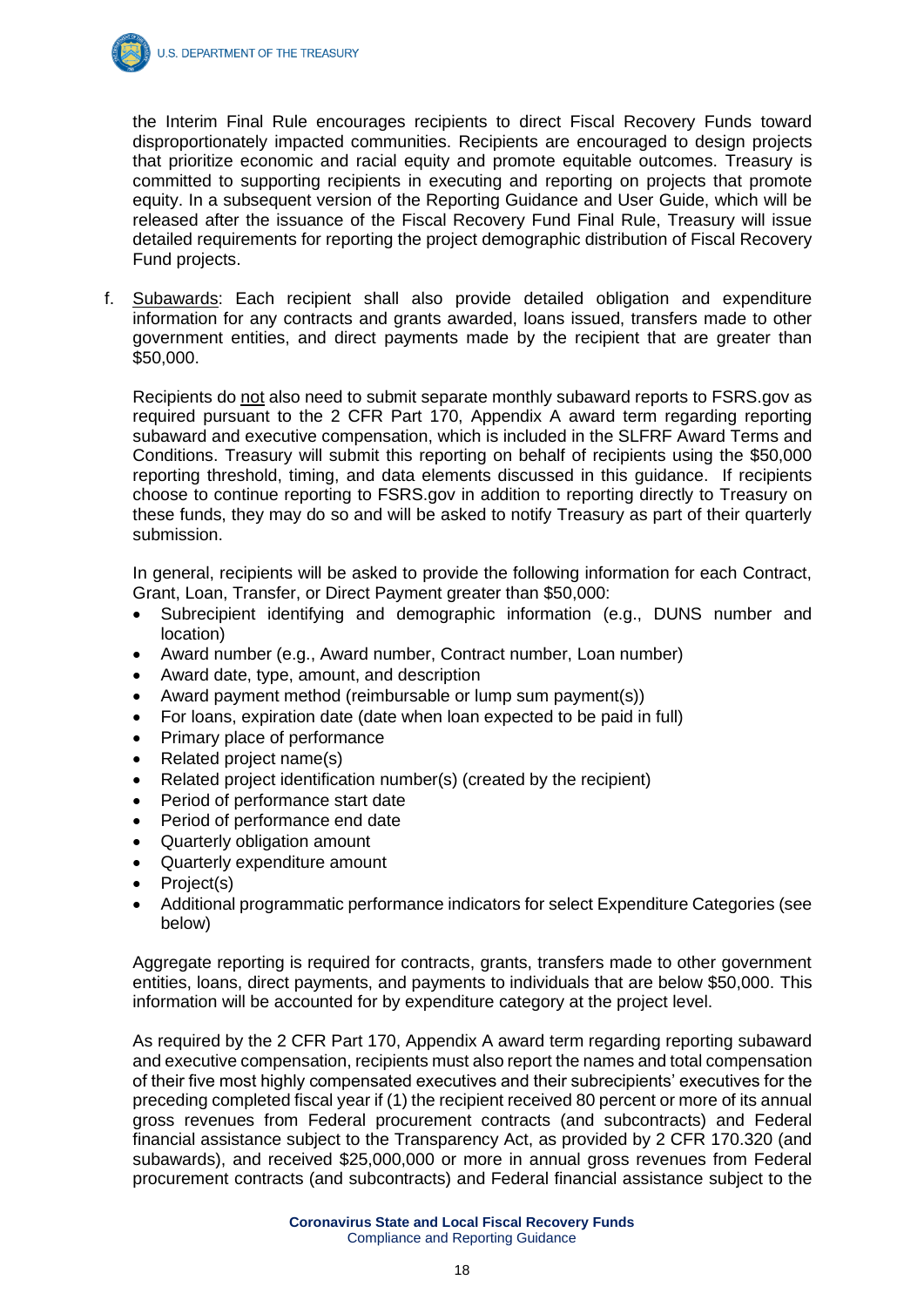

Transparency Act (and subawards), and (2) if the information is not otherwise public. In general, most SLFRF Recipients are governmental entities with executive salaries that are already disclosed, so no additional information must be reported. The recipient is responsible for the subrecipients' compliance with registering and maintaining an updated profile on SAM.gov.

- g. Civil Rights Compliance: Treasury will request information on recipients' compliance with Title VI of the Civil Rights Act of 1964, as applicable, on an annual basis. This information may include a narrative describing the recipient's compliance with Title VI, along with other questions and assurances. This collection does not apply to Tribal Governments.
- h. Ineligible Activities: Tax Offset Provision (States and territories only): Treasury may collect additional information related to the Tax Offset Provision as described in section 602(c)(2) of the Social Security Act and implemented under 31 CFR 35.8 as part of the Project and Expenditure Report, such as but not limited to revenue reducing covered changes. Please see Section C.11 (Recovery Plan, Ineligible Activities: Tax Offset Provision) for more information.
- i. Required Programmatic Data (other than infrastructure projects): For all projects listed under the following Expenditure Categories (see Appendix 1), the information listed must be provided in each report.
	- 1. Payroll for Public Health and Safety Employees (EC 1.9) *Collection to begin in January 2022*:
		- Number of government FTEs responding to COVID-19 supported under this authority
	- 2. Household Assistance (EC 2.1-2.5) *Collection to begin January 2022*:
		- Brief description of structure and objectives of assistance program(s) (e.g., nutrition assistance for low-income households)
		- Number of households served (by program if recipient establishes multiple separate household assistance programs)
		- Brief description of recipient's approach to ensuring that aid to households responds to a negative economic impact of Covid-19, as described in the Interim Final Rule
	- 3. Small Business Economic Assistance (EC 2.9) *Collection of this data will be phased in; no data will be collected in this area before April 2022*:
		- Brief description of the structure and objectives of assistance program(s) (e.g., grants for additional costs related to Covid-19 mitigation)
		- Number of small businesses served (by program if recipient establishes multiple separate small businesses assistance programs)
		- Brief description of recipient's approach to ensuring that aid to small businesses responds to a negative economic impact of COVID-19, as described in the Interim Final Rule
	- 4. Aid to Travel, Tourism, and Hospitality or Other Impacted Industries (EC 2.11-2.12) *Collection of this data will be phased in; no data will be collected in this area before April 2022*:
		- If aid is provided to industries other than travel, tourism, and hospitality (EC 2.12), a description of pandemic impact on the industry and rationale for providing aid to the industry
		- Brief narrative description of how the assistance provided responds to negative economic impacts of the COVID-19 pandemic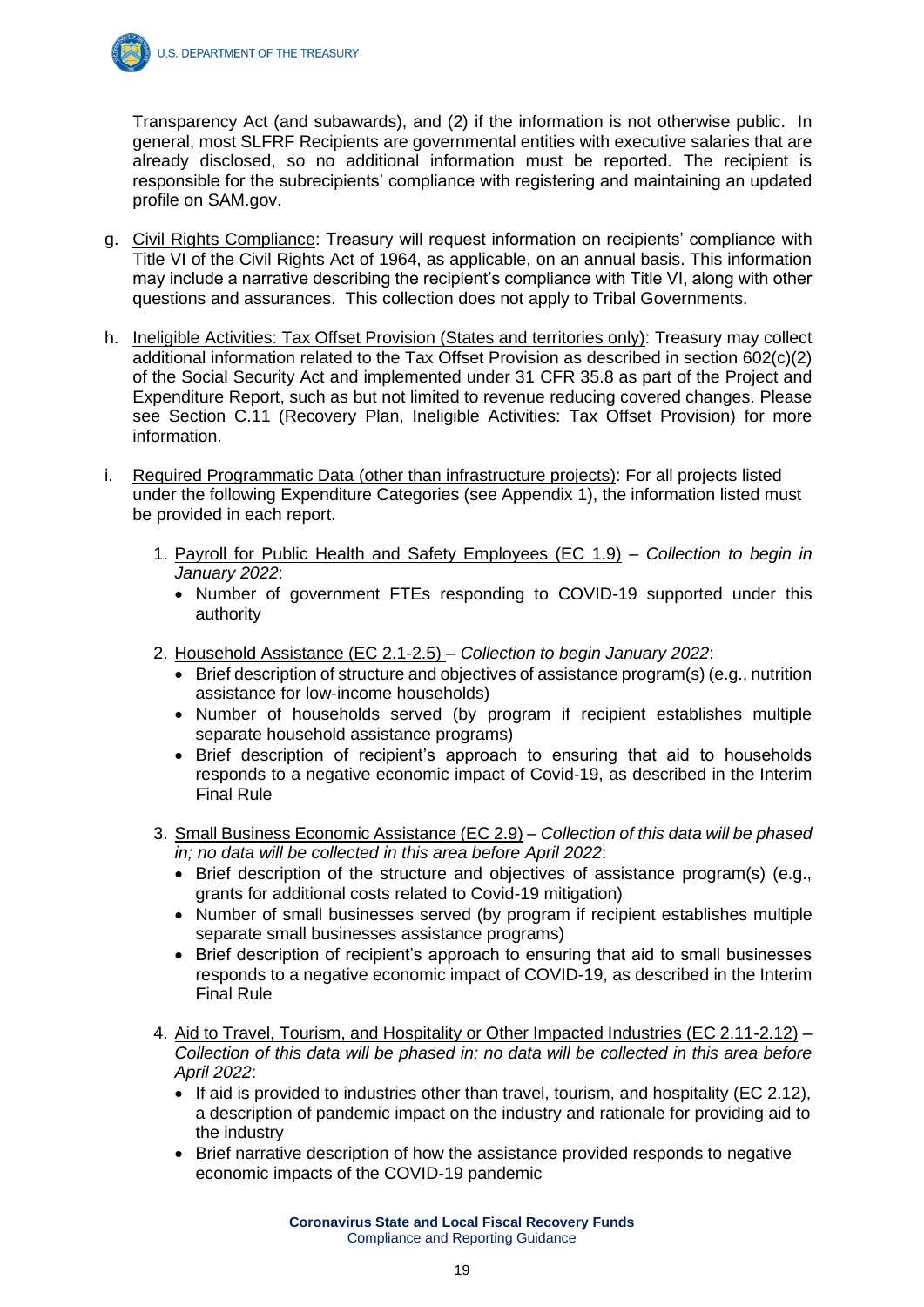

- For each subaward:
	- o Sector of employer (Note: additional detail, including list of sectors to be provided in a users' guide)
	- o Purpose of funds (e.g., payroll support, safety measure implementation)
- 5. Rehiring Public Sector Staff (EC 2.14) *Collection to begin in January 2022*:
	- Number of FTEs rehired by governments under this authority
- 6. Education Assistance (EC 3.1-3.5) *Collection to begin in January 2022*:
	- The National Center for Education Statistics ("NCES") School ID or NCES District ID. List the School District if all schools within the school district received some funds. If not all schools within the school district received funds, list the School ID of the schools that received funds. These can allow evaluators to link data from the NCES to look at school-level demographics and, eventually, student performance.<sup>15</sup>
- 7. Premium Pay (both Public Sector EC 4.1 and Private Sector EC 4.2) *Collection to begin in January 2022*:
	- List of sectors designated as critical to the health and well-being of residents by the chief executive of the jurisdiction, if beyond those included in the Interim Final Rule (Note: a list of sectors will be provided in the forthcoming users' guide).
	- Number of workers to be served
	- Employer sector for all subawards to third-party employers (i.e., employers other than the State, local, or Tribal government) (Note: a list of sectors will be provided in the forthcoming users' guide).
	- For groups of workers (e.g., an operating unit, a classification of worker, etc.) or, to the extent applicable, individual workers, for whom premium pay would increase total pay above 150 percent of their residing State's average annual wage, or their residing county's<sup>16</sup> average annual wage, whichever is higher, on an annual basis:
		- $\circ$  A brief written narrative justification of how the premium pay or grant is responsive to workers performing essential work during the public health emergency. This could include a description of the essential workers' duties, health or financial risks faced due to COVID-19, and why the recipient government determined that the premium pay was responsive to workers performing essential work during the pandemic. This description should not include personally identifiable information; when addressing individual workers, recipients should be careful not to include this information. Recipients may consider describing the workers' occupations and duties in a general manner as necessary to protect privacy.
- 8. Revenue replacement (EC 6.1) *Collection began in August 2021*:

Under the Interim Final Rule, recipients calculate revenue loss using data as of four discrete points during the program: December 31, 2020, December 31, 2021, December 31, 2022, and December 31, 2023. Revenue loss calculated as of December 31, 2020 will be reported in the Interim Report, as described above. For future calculation dates, revenue loss will be reported only in the Quarter 4 reports

<sup>15</sup> For more information on NCES identification numbers see<https://nces.ed.gov/ccd/districtsearch/> (districts) and<https://nces.ed.gov/ccd/schoolsearch/> (schools).

<sup>16</sup> *County* means a county, parish, or other equivalent county division (as defined by the Census Bureau). See 31 CFR 35.3.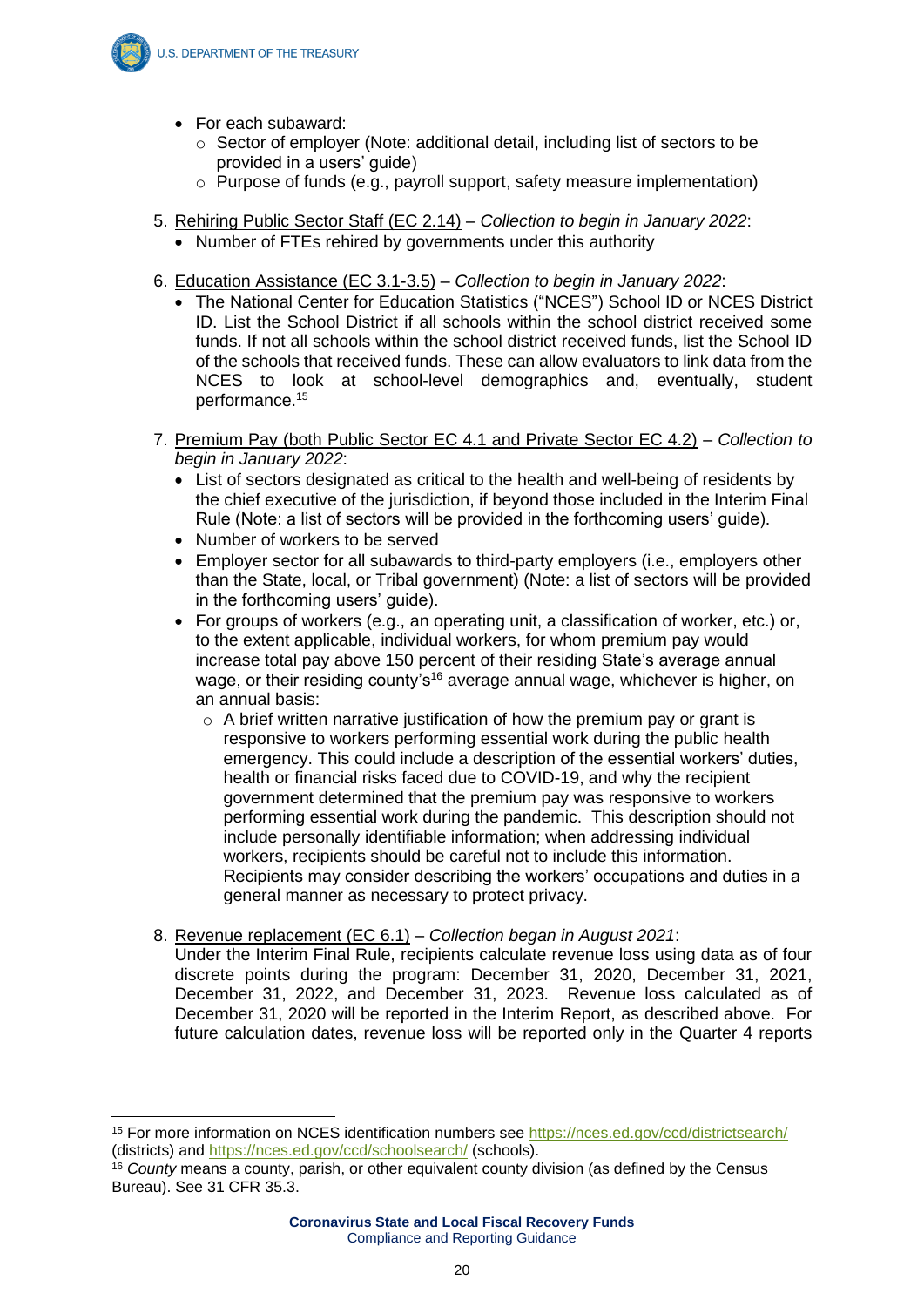due January 31, 2022, January 31, 2023, and January 31, 2024. Reporting on revenue loss should include:

- General revenue collected over the past 12 months as of the most recent calculation date, as outlined in the Interim Final Rule (for example, for the January 31, 2022 report, recipients should provide 12 month general revenue as of December 31, 2021).
- Calculated revenue loss due to the Covid-19 public health emergency; and
- An explanation of how the revenue replacement funds were allocated to government services (note: additional instructions and/or template to be provided in user guide).

In calculating general revenue and the revenue loss due to the COVID-19 public health emergency, recipients should follow the same guidance as described above for the Interim Report.

- j. Required Programmatic Data for Infrastructure Projects (EC 5): For all projects listed under the Water, Sewer, and Broadband Expenditure Categories (see Appendix 1), more detailed project-level information is required. Each project will be required to report expenditure data as described above, but will also report the following information:
	- 1. All infrastructure projects (EC 5) *Collection to begin in January 2022:*
		- Projected/actual construction start date (month/year)
		- Projected/actual initiation of operations date (month/year)
		- Location (for broadband, geospatial location data)
		- For projects over \$10 million (based on expected total cost):
			- a. A recipient may provide a certification that, for the relevant project, all laborers and mechanics employed by contractors and subcontractors in the performance of such project are paid wages at rates not less than those prevailing, as determined by the U.S. Secretary of Labor in accordance with subchapter IV of chapter 31 of title 40, United States Code (commonly known as the "Davis-Bacon Act"), for the corresponding classes of laborers and mechanics employed on projects of a character similar to the contract work in the civil subdivision of the State (or the District of Columbia) in which the work is to be performed, or by the appropriate State entity pursuant to a corollary State prevailing-wage-in-construction law (commonly known as "baby Davis-Bacon Acts"). If such certification is not provided, a recipient must provide a project employment and local impact report detailing:
				- The number of employees of contractors and sub-contractors working on the project;
				- **•** The number of employees on the project hired directly and hired through a third party;
				- The wages and benefits of workers on the project by classification; and
				- $\blacksquare$  Whether those wages are at rates less than those prevailing.<sup>17</sup> Recipients must maintain sufficient records to substantiate this information upon request.
			- b. A recipient may provide a certification that a project includes a project labor agreement, meaning a pre-hire collective bargaining agreement consistent with section 8(f) of the National Labor Relations Act (29 U.S.C. 158(f)). If the recipient does not provide such certification, the recipient must provide a project workforce continuity plan, detailing:

<sup>&</sup>lt;sup>17</sup> As determined by the U.S. Secretary of Labor in accordance with subchapter IV of chapter 31 of title 40, United States Code (commonly known as the "Davis-Bacon Act"), for the corresponding classes of laborers and mechanics employed on projects of a character similar to the contract work in the civil subdivision of the State (or the District of Columbia) in which the work is to be performed.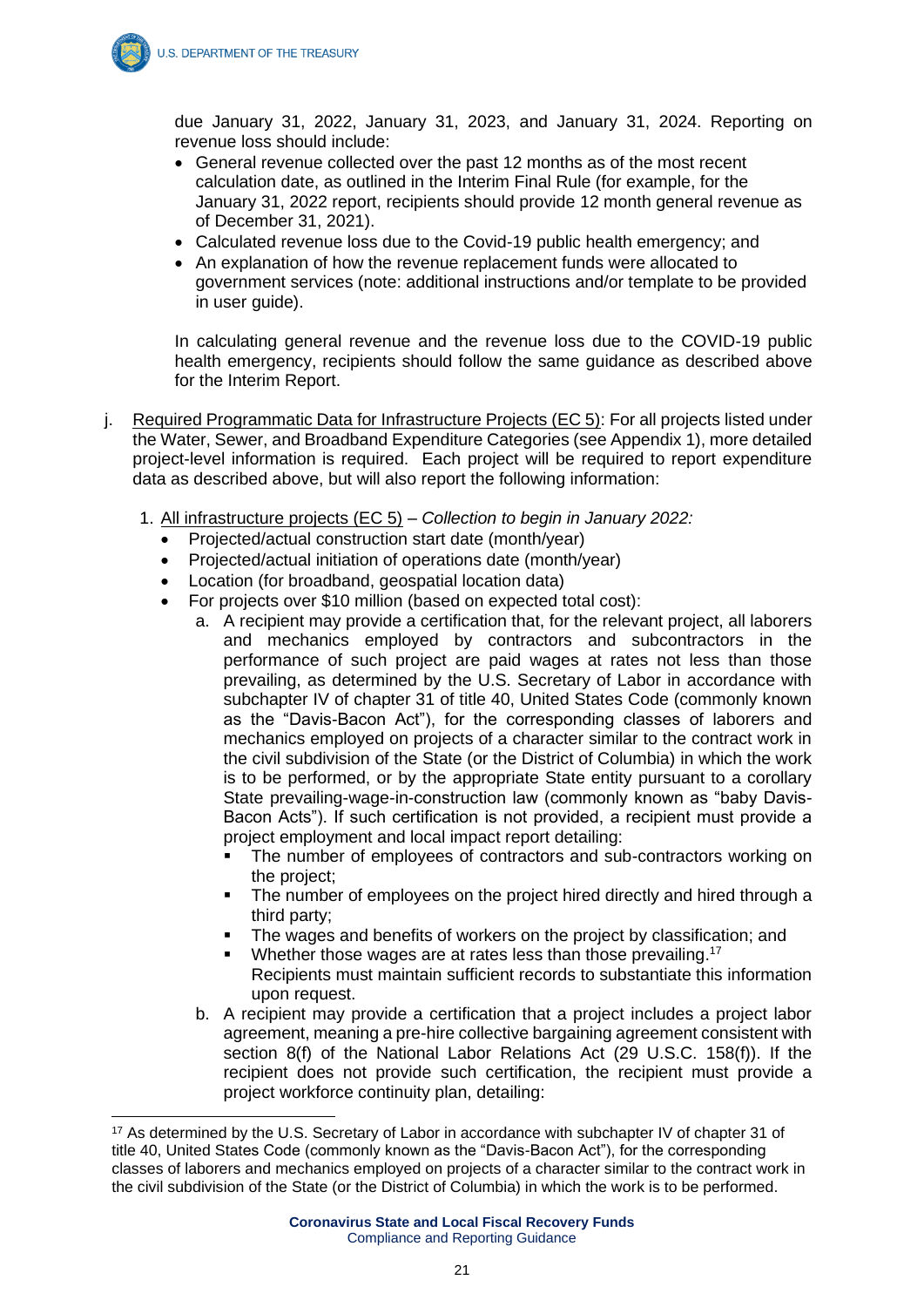

- How the recipient will minimize risks of labor disputes and disruptions that would jeopardize timeliness and cost-effectiveness of the project;
- How the recipient will provide a safe and healthy workplace that avoids delays and costs associated with workplace illnesses, injuries, and fatalities;
- Whether workers on the project will receive wages and benefits that will secure an appropriately skilled workforce in the context of the local or regional labor market; and
- Whether the project has completed a project labor agreement.
- c. Whether the project prioritizes local hires.
- d. Whether the project has a Community Benefit Agreement, with a description of any such agreement.
- 2. Water and sewer projects (EC 5.1-5.15) *Collection to begin in January 2022 and required once the project starts:*
	- National Pollutant Discharge Elimination System (NPDES) Permit Number (if applicable; for projects aligned with the Clean Water State Revolving Fund)
	- Public Water System (PWS) ID number (if applicable; for projects aligned with the Drinking Water State Revolving Fund)
- 3. Broadband projects (EC 5.16-5.17) *Collection to begin in January 2022:*
	- Confirm that the project is designed to, upon completion, reliably meet or exceed symmetrical 100 Mbps download and upload speeds.
		- o If the project is not designed to reliably meet or exceed symmetrical 100 Mbps download and upload speeds, explain why not, and
		- $\circ$  Confirm that the project is designed to, upon completion, meet or exceed symmetrical 100 Mbps download speed and between at least 20 Mbps and 100 Mbps upload speed, and be scalable to a minimum of 100 Mbps download speed and 100 Mbps upload speed.
	- Please note: additional programmatic data will be required for broadband projects beginning in July 2022 and will be defined in a subsequent version of the Reporting Guidance.
- k. NEU Documentation (NEUs only): Each NEU will also be asked to provide the following information once their accounts are established in Treasury's Reporting Portal and prior to the due date for their first annual Project and Expenditure Report (due April 30, 2022):
	- Copy of the signed award terms and conditions agreement (which was signed and submitted to the State as part of the request for funding)
	- Copy of the signed assurances of compliance with Title VI of the Civil Rights Act of 1964 (which was signed and submitted to the State as part of the request for funding)
	- Copy of actual budget documents validating the top-line budget total provided to the State as part of the request for funding

NEU accounts will be established in Treasury's Portal based on information provided by the States or territories, as further described in Section Part 2 D below.

#### **C. Recovery Plan Performance Report**

States, territories, metropolitan cities, and counties with a population that exceeds 250,000 residents will also be required to publish and submit to Treasury a Recovery Plan performance report ("Recovery Plan"). Each Recovery Plan must be posted on the public-facing website of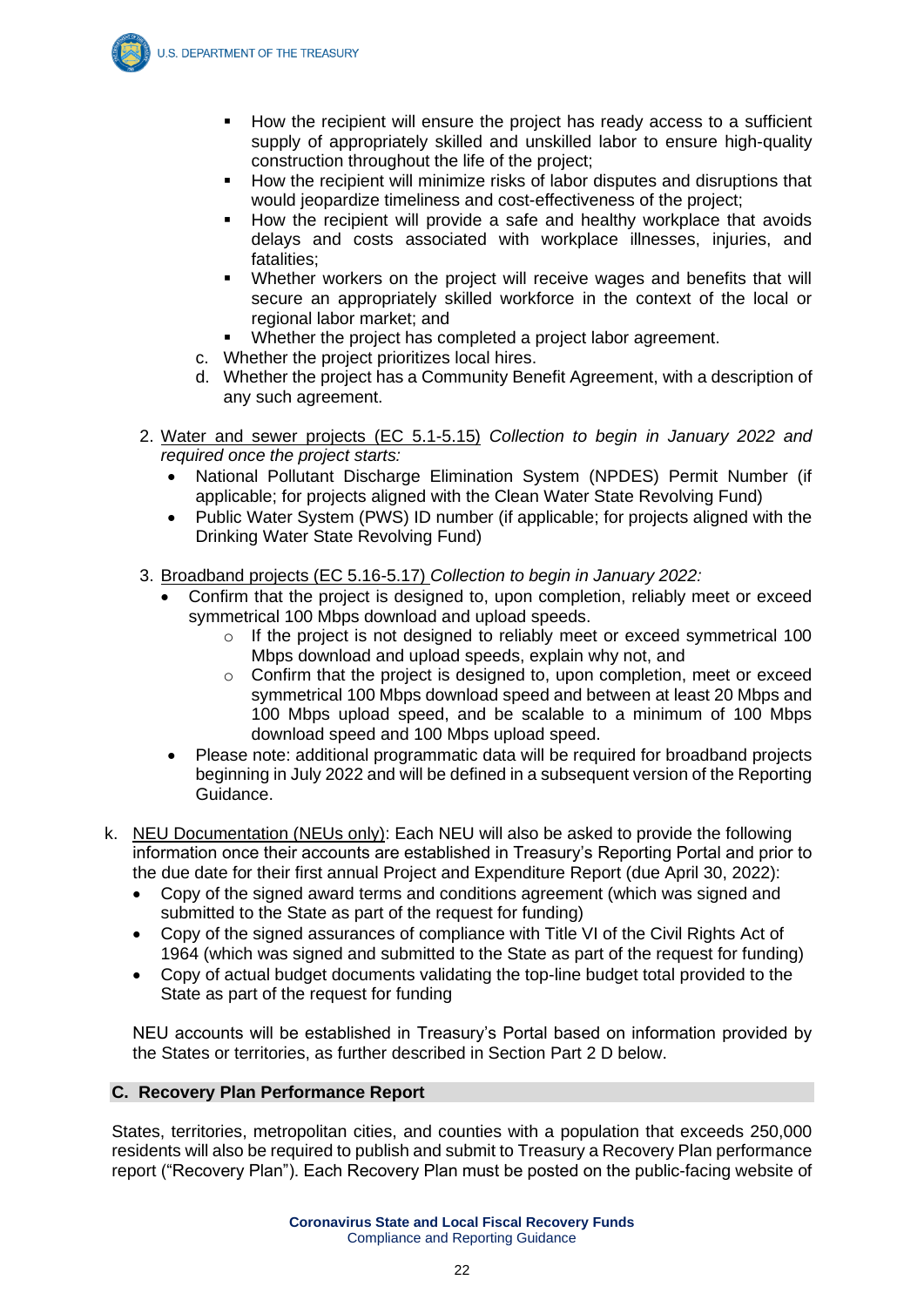the recipient by the same date the recipient submits the report to Treasury. This reporting requirement includes uploading a link to the publicly available document report along with providing data in the Treasury reporting portal.

The Recovery Plan will provide the public and Treasury information on the projects recipients are undertaking with program funding and how they are planning to ensure program outcomes are achieved in an effective, efficient, and equitable manner. While this guidance outlines some minimum requirements for the Recovery Plan, each recipient is encouraged to add information to the plan they feel is appropriate to provide information to their constituents on efforts they are taking to respond to the pandemic and promote economic recovery. Each jurisdiction may determine the general form and content of the Recovery Plan, as long as it includes the minimum information determined by Treasury. Treasury will provide a recommended template but recipients may modify this template as appropriate for their jurisdiction. The Recovery Plan will include key performance indicators identified by the recipient and some mandatory indicators identified by Treasury.

The initial Recovery Plan will cover the period from the date of award to July 31, 2021 and must be submitted to Treasury by August 31, 2021, or 60 days after receiving funding. Thereafter, the Recovery Plan will cover a 12-month period and recipients will be required to submit the report to Treasury within 30 days after the end of the 12-month period (by July 31). The table below summarizes the report timelines:

| <b>Annual</b><br><b>Report</b> | <b>Period Covered</b>            | <b>Due Date</b> |
|--------------------------------|----------------------------------|-----------------|
|                                | Award Date - July 31, 2021       | August 31, 2021 |
| 2                              | July 1, 2021 - June 30, 2022     | July 31, 2022   |
| 3                              | July 1, 2022 - June 30, 2023     | July 31, 2023   |
|                                | July 1, 2023 - June 30, 2024     | July 31, 2024   |
| 5                              | July 1, 2024 - June 30, 2025     | July 31, 2025   |
| 6                              | July 1, 2025 - June 30, 2026     | July 31, 2026   |
|                                | July 1, 2026 - December 31, 2026 | March 31, 2027  |

The Recovery Plan will include, at a minimum, the following information:

#### **1. Executive Summary**

Provide a high-level overview of the jurisdiction's intended and actual uses of funding including, but not limited to: the jurisdiction's plan for use of funds to promote a response to the pandemic and economic recovery, key outcome goals, progress to date on those outcomes, and any noteworthy challenges or opportunities identified during the reporting period.

#### **2. Uses of Funds**

Describe in further detail your jurisdiction's intended and actual uses of the funds, such as how your jurisdiction's approach would help support a strong and equitable recovery from the COVID-19 pandemic and economic downturn. Describe any strategies employed to maximize programmatic impact and effective, efficient, and equitable outcomes. Given the broad eligible uses of funds and the specific needs of the jurisdiction, please also explain how the funds would support the communities, populations, or individuals in your jurisdiction. Your description should address how you are promoting each of the following, to the extent they apply:

a. Public Health (EC 1): As relevant, describe how funds are being used to respond to COVID-19 and the broader health impacts of COVID-19 and the COVID-19 public health emergency.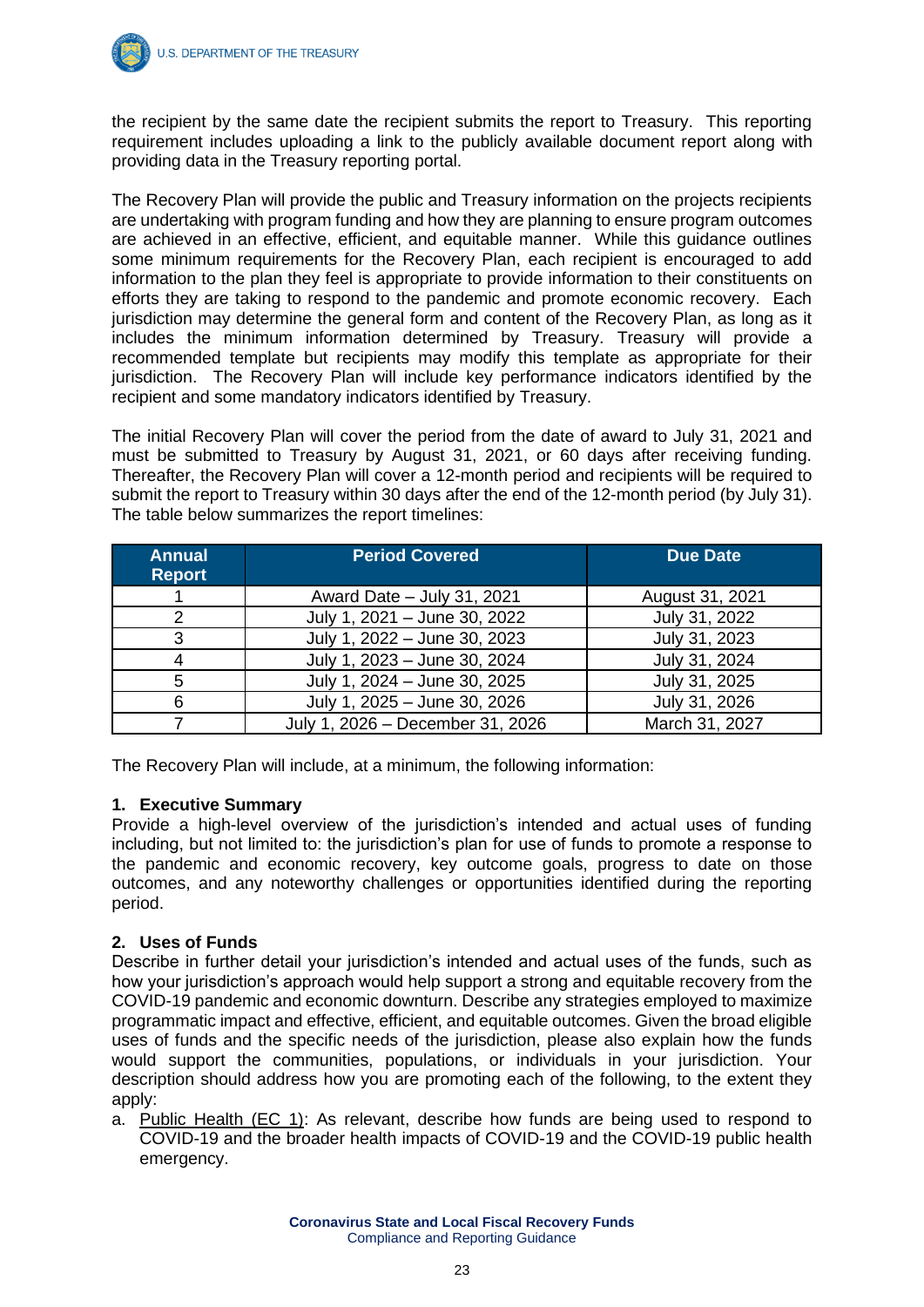

- b. Negative Economic Impacts (EC 2): As relevant, describe how funds are being used to respond to negative economic impacts of the COVID-19 public health emergency, including to households and small businesses.
- c. Services to Disproportionately Impacted Communities (EC 3): As relevant, describe how funds are being used to provide services to communities disproportionately impacted by the COVID-19 public health emergency.
- d. Premium Pay (EC 4): As relevant, describe the approach, goals, and sectors or occupations served in any premium pay program. Describe how your approach prioritizes low-income workers.
- e. Water, sewer, and broadband infrastructure (EC 5): Describe the approach, goals, and types of projects being pursued, if pursuing.
- f. Revenue Replacement (EC 6): Describe the loss in revenue due to the COVID-19 public health emergency and how funds have been used to provide government services.

Where appropriate, recipients should also include information on your jurisdiction's use (or planned use) of other federal recovery funds including other programs under the American Rescue Plan such as Emergency Rental Assistance, Housing Assistance, and so forth, to provide broader context on the overall approach for pandemic recovery.

#### **3. Promoting equitable outcomes**

Describe efforts to promote equitable outcomes, including how programs were designed with equity in mind. Please include in your description how your jurisdiction will consider and measure equity at the various stages of the program, including:

- a. Goals: Are there particular historically underserved, marginalized, or adversely affected groups that you intend to serve within your jurisdiction?
- b. Awareness: How equal and practical is the ability for residents or businesses to become aware of the services funded by the SLFRF?
- c. Access and Distribution: Are there differences in levels of access to benefits and services across groups? Are there administrative requirements that result in disparities in ability to complete applications or meet eligibility criteria?
- d. Outcomes: Are intended outcomes focused on closing gaps, reaching universal levels of service, or disaggregating progress by race, ethnicity, and other equity dimensions where relevant for the policy objective?

Treasury encourages uses of funds that promote strong, equitable growth, including racial equity. Please describe how your jurisdiction's planned or current use of funds prioritizes economic and racial equity as a goal, names specific targets intended to produce meaningful equity results at scale, and articulates the strategies to achieve those targets. In addition, please explain how your jurisdiction's overall equity strategy translates into the specific services or programs offered by your jurisdiction in the following Expenditure Categories:

- a. Negative Economic Impacts (EC 2): assistance to households, small businesses, and non-profits to address impacts of the pandemic, which have been most severe among low-income populations. This includes assistance with food, housing, and other needs; employment programs for people with barriers to employment who faced negative economic impacts from the pandemic (such as residents of low-income neighborhoods, minorities, disconnected youth, the unemployed, formerly incarcerated people, veterans, and people with disabilities); and other strategies that provide disadvantaged groups with access to education, jobs, and opportunity.
- b. Services to Disproportionately Impacted Communities (EC 3): services to address health disparities and the social determinants of health, build stronger neighborhoods and communities (e.g., affordable housing), address educational disparities (e.g., evidencebased tutoring, community schools, and academic, social-emotional, and mental health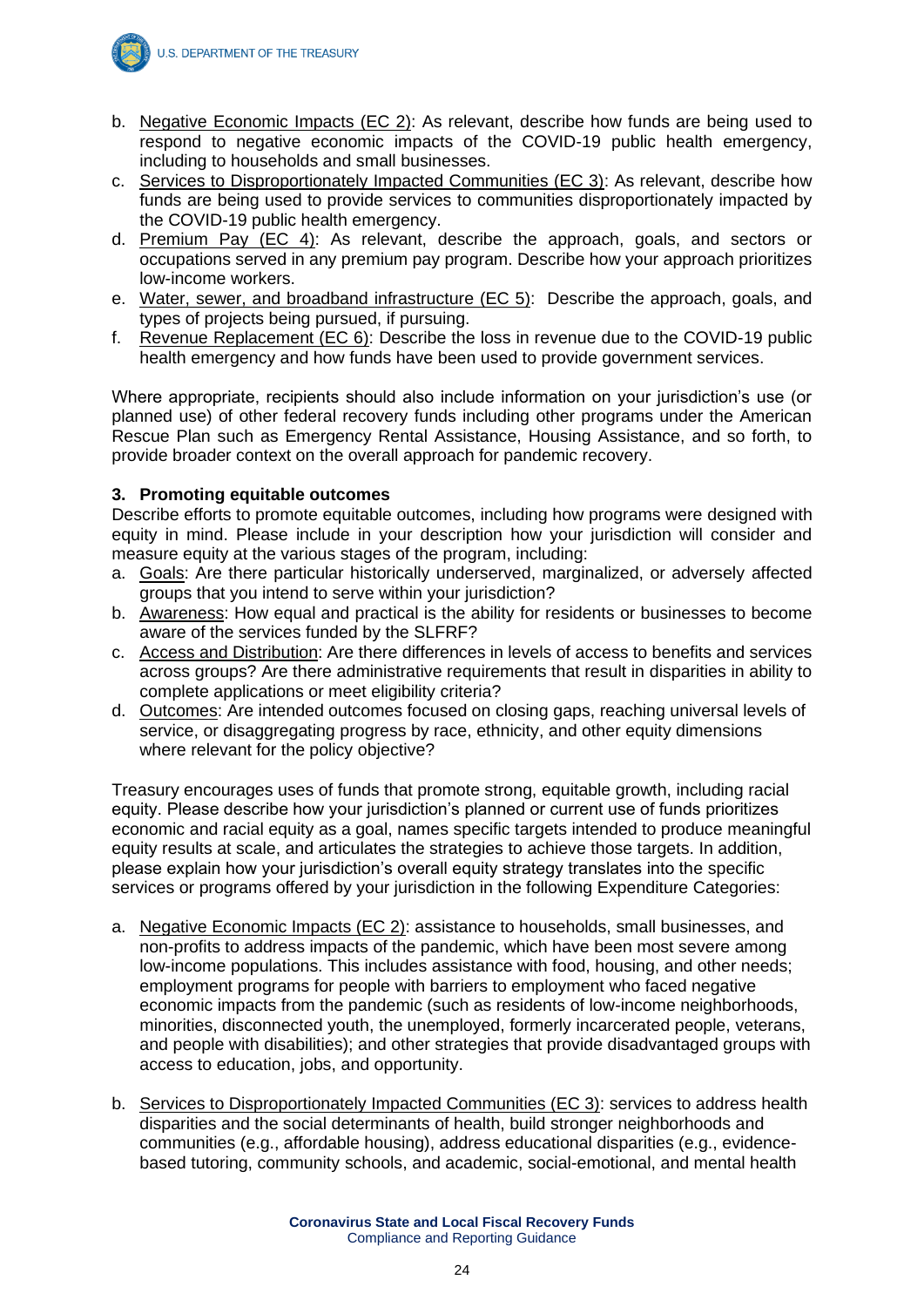supports for high poverty schools), and promote healthy childhood environments (e.g., home visiting, child care).

The initial report must describe efforts to date and intended outcomes to promote equity. Each annual report thereafter must provide an update, using qualitative and quantitative data, on how the recipients' approach achieved or promoted equitable outcomes or progressed against equity goals during the performance period. Please also describe any constraints or challenges that impacted project success in terms of increasing equity. In particular, this section must describe the geographic and demographic distribution of funding, including whether it is targeted toward traditionally marginalized communities.

For the purposes of the SLFRF, equity is described in the [Executive Order 13985 On](https://www.whitehouse.gov/briefing-room/presidential-actions/2021/01/20/executive-order-advancing-racial-equity-and-support-for-underserved-communities-through-the-federal-government/)  [Advancing Racial Equity and Support for Underserved Communities Through the Federal](https://www.whitehouse.gov/briefing-room/presidential-actions/2021/01/20/executive-order-advancing-racial-equity-and-support-for-underserved-communities-through-the-federal-government/)  [Government,](https://www.whitehouse.gov/briefing-room/presidential-actions/2021/01/20/executive-order-advancing-racial-equity-and-support-for-underserved-communities-through-the-federal-government/) as issued on January 20, 2021.

#### **4. Community Engagement**

Please describe how your jurisdiction's planned or current use of funds incorporates written, oral, and other forms of input that capture diverse feedback from constituents, communitybased organizations, and the communities themselves. Where relevant, this description must include how funds will build the capacity of community organizations to serve people with significant barriers to services, including people of color, people with low incomes, limited English proficient populations, and other traditionally underserved groups.

#### **5. Labor Practices**

Describe workforce practices on any infrastructure projects being pursued (EC 5). How are projects using strong labor standards to promote effective and efficient delivery of high-quality infrastructure projects while also supporting the economic recovery through strong employment opportunities for workers? For example, report whether any of the following practices are being utilized: project labor agreements, community benefits agreements, prevailing wage requirements, and local hiring.

#### **6. Use of Evidence**

The Recovery Plan should identify whether SLFRF funds are being used for evidence-based interventions<sup>18</sup> and/or if projects are being evaluated through rigorous program evaluations that are designed to build evidence. Recipients must briefly describe the goals of the project, and the evidence base for the interventions funded by the project. Recipients must specifically identify the dollar amount of the total project spending that is allocated towards evidencebased interventions for each project in the Public Health (EC 1), Negative Economic Impacts (EC 2), and Services to Disproportionately Impacted Communities (EC 3) Expenditure Categories.<sup>19</sup>

Recipients are exempt from reporting on evidence-based interventions in cases where a program evaluation is being conducted. Recipients are encouraged to use relevant evidence Clearinghouses, among other sources, to assess the level of evidence for their interventions and identify evidence-based models that could be applied in their jurisdiction; such evidence clearinghouses include the U.S. Department of Education's [What Works Clearinghouse,](https://ies.ed.gov/ncee/wwc/#:~:text=The%20What%20Works%20Clearinghouse%20(WWC,to%20make%20evidence%2Dbased%20decisions.) the U.S. Department of Labor's [CLEAR,](https://clear.dol.gov/) and the [Childcare & Early Education Research](https://www.acf.hhs.gov/opre/research-and-evaluation-clearinghouses)  Connections [and the Home Visiting Evidence of Effectiveness](https://www.acf.hhs.gov/opre/research-and-evaluation-clearinghouses) clearinghouses from

<sup>&</sup>lt;sup>18</sup>As noted in Appendix 2, evidence-based refers to interventions with strong or moderate levels of evidence.

<sup>&</sup>lt;sup>19</sup> Of note, recipients are only required to report the amount of the total funds that are allocated to evidence-based interventions in the areas of Public Health, Negative Economic Impacts, and Services to Disproportionately Impacted Communities that are marked by an asterisk in Appendix 1: Expenditure Categories.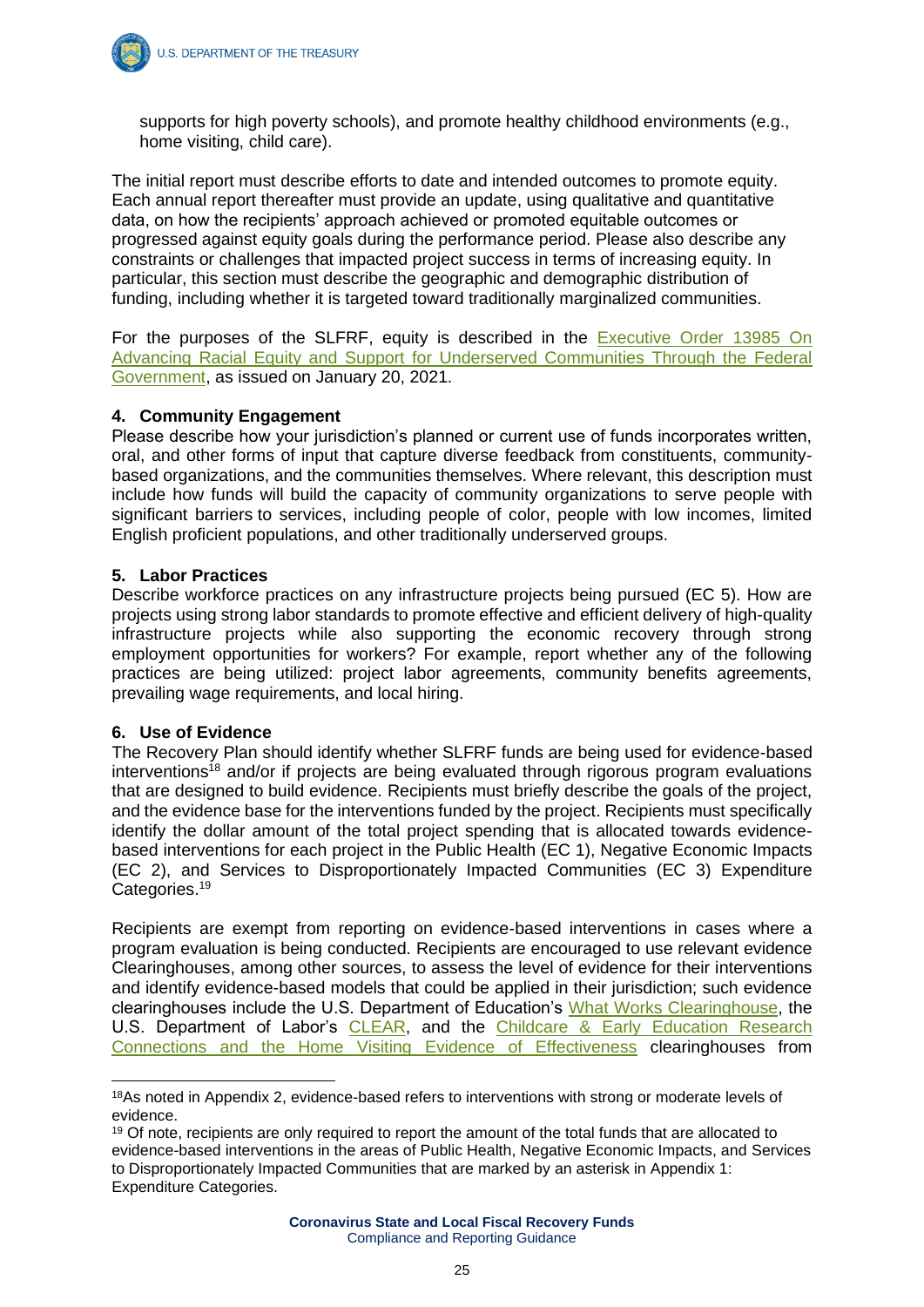

Administration for Children and Families, as well as other clearinghouses relevant to particular projects conducted by the recipient. In such cases where a recipient is conducting a program evaluation in lieu of reporting the amount of spending on evidence-based interventions, they must describe the evaluation design including whether it is a randomized or quasiexperimental design; the key research questions being evaluated; whether the study has sufficient statistical power to disaggregate outcomes by demographics; and the timeframe for the completion of the evaluation (including a link to completed evaluation if relevant).<sup>20</sup> Once the evaluation has been completed, recipients must post the evaluation publicly and link to the completed evaluation in the Recovery Plan. Once an evaluation has been completed (or has sufficient interim findings to determine the efficacy of the intervention), recipients should determine whether the spending for the evaluated interventions should be counted towards the dollar amount categorized as evidence-based for the relevant project.

For all projects, recipients may be selected to participate in a national evaluation, which would study their project along with similar projects in other jurisdictions that are focused on the same set of outcomes. In such cases, recipients may be asked to share information and data that is needed for the national evaluation.

Recipients are encouraged to consider how a Learning Agenda, either narrowly focused on SLFRF or broadly focused on the recipient's broader policy agenda, could support their overarching evaluation efforts in order to create an evidence-building strategy for their jurisdiction.<sup>21</sup>

Appendix 2 contains additional information on evidence-based interventions for the purposes of the Recovery Plan.

#### **7. Table of Expenses by Expenditure Category**

Please include a table listing the amount of funds used in each Expenditure Category (See Appendix 1). The table should include cumulative expenses to date within each category, and the additional amount spent within each category since the last annual Recovery Plan.

#### **8. Project Inventory**

List the name and provide a brief description of all SLFRF funded projects. Projects are new or existing eligible government services or investments funded in whole or in part by SLFRF funding. For each project, include the project name, funding amount, identification number (created by the recipient and used thereafter in the quarterly Program and Expenditure Report), project Expenditure Category (see Appendix 1), and a description of the project which includes an overview of the main activities of the project, the approximate timeline, primary delivery mechanisms and partners, if applicable, and intended outcomes. Include a link to the website of the project if available. This information will provide context and additional detail for the information reported quarterly in the Project and Expenditure Report.

For infrastructure investment projects (EC 5), project-level reporting will be more detailed, as described for the Project and Expenditure Report above. Projects in this area may be grouped by Expenditure Category if needed, with further detail (such as the specific project name and identification number) provided in the Project and Expenditure Report. For infrastructure projects, descriptions should note how the project contributes to addressing climate change.

#### **9. Performance Report**

The Recovery Plan must include key performance indicators for the major SLFRF funded projects undertaken by the recipient. The recipient has flexibility in terms of how this information is presented in the Recovery Plan, and may report key performance indicators for

 $20$  For more information on the required standards for program evaluation, see [OMB M-20-12.](https://www.whitehouse.gov/wp-content/uploads/2020/03/M-20-12.pdf)

<sup>21</sup> For more information on learning agendas, please see [OMB M-19-23](https://www.whitehouse.gov/wp-content/uploads/2019/07/M-19-23.pdf)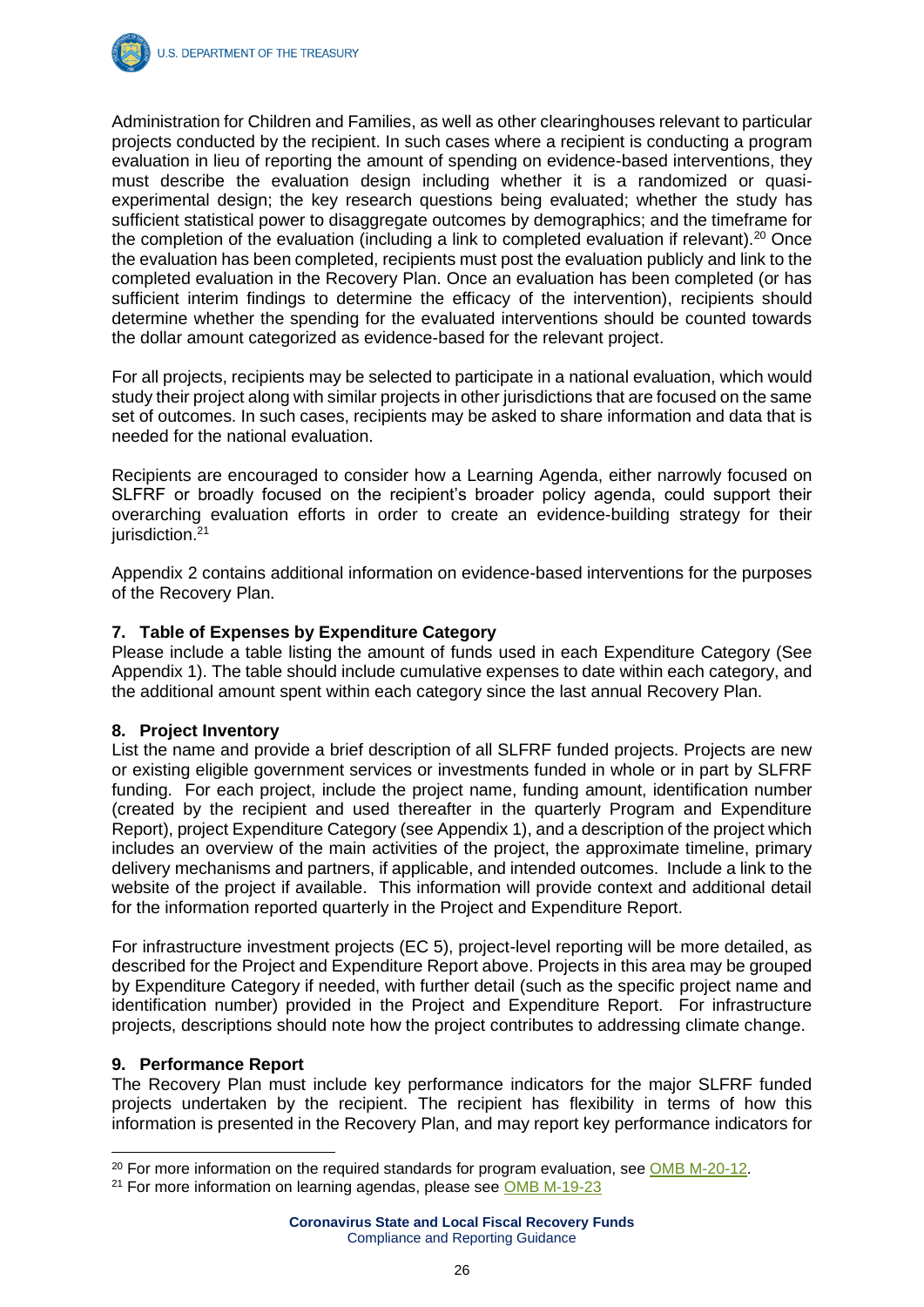each project, or may group projects with substantially similar goals and the same outcome measures. In some cases, the recipient may choose to include some indicators for each individual project as well as crosscutting indicators.

Performance indicators should include both output and outcome measures. Output measures, such as number of students enrolled in an early learning program, provide valuable information about the early implementation stages of a project. Outcome measures, such as the percent of students reading on grade level, provide information about whether a project is achieving its overall goals. Recipients are encouraged to use logic models $^{22}$  to identify their output and outcome measures. While the initial report will focus heavily on early output goals, recipients must include the related outcome goal for each project and provide updated information on achieving these outcome goals in annual reports. In cases where recipients are conducting a program evaluation for a project (as described above), the outcome measures in the performance report should be aligned with those being evaluated in the program. To support their performance measurement and program improvement efforts, recipients are permitted to use funds to make improvements to data or technology infrastructure and data analytics, as well as program evaluations.

#### **10. Required Performance Indicators and Programmatic Data**

While recipients have discretion on the full suite of performance indicators to include, a number of mandatory performance indicators and programmatic data must be included. These are necessary to allow Treasury to conduct oversight as well as understand and aggregate program outcomes across recipients. This section provides an overview of the mandatory performance indicators and programmatic data. This information may be included in each recipient's Recovery Plan as they determine most appropriate, including combining with the section above, but this data will also need to be entered directly into the Treasury reporting portal. Below is a list of required data for each Expenditure Category:

- a. Household Assistance (EC 2.2 & 2.5) and Housing Support (EC 3.10-3.12):
	- Number of people or households receiving eviction prevention services (including legal representation)
	- Number of affordable housing units preserved or developed
- b. Negative Economic Impacts (EC 2):
	- Number of workers enrolled in sectoral job training programs
	- Number of workers completing sectoral job training programs
	- Number of people participating in summer youth employment programs
- c. Education Assistance (EC 3.1-3.5):
	- Number of students participating in evidence-based tutoring programs<sup>23</sup>
- d. Healthy Childhood Environments (EC 3.6-3.9):
	- Number of children served by childcare and early learning (pre-school/pre-K/ages 3- 5)
	- Number of families served by home visiting

The initial report should include the key indicators above. Each annual report thereafter should include updated data for the performance period as well as prior period data, and a brief

 $22$  A logic model is a tool that depicts the intended links between program investments and outcomes, specifically the relationships among the resources, activities, outputs, outcomes, and impact of a program.

<sup>&</sup>lt;sup>23</sup> For more information on evidence-based tutoring programs, refer to the U.S. Department of Education's [2021 ED COVID-19 Handbook \(Volume 2\),](https://www2.ed.gov/documents/coronavirus/reopening-2.pdf) which summarizes research on evidencebased tutoring programs (see the bottom of page 20.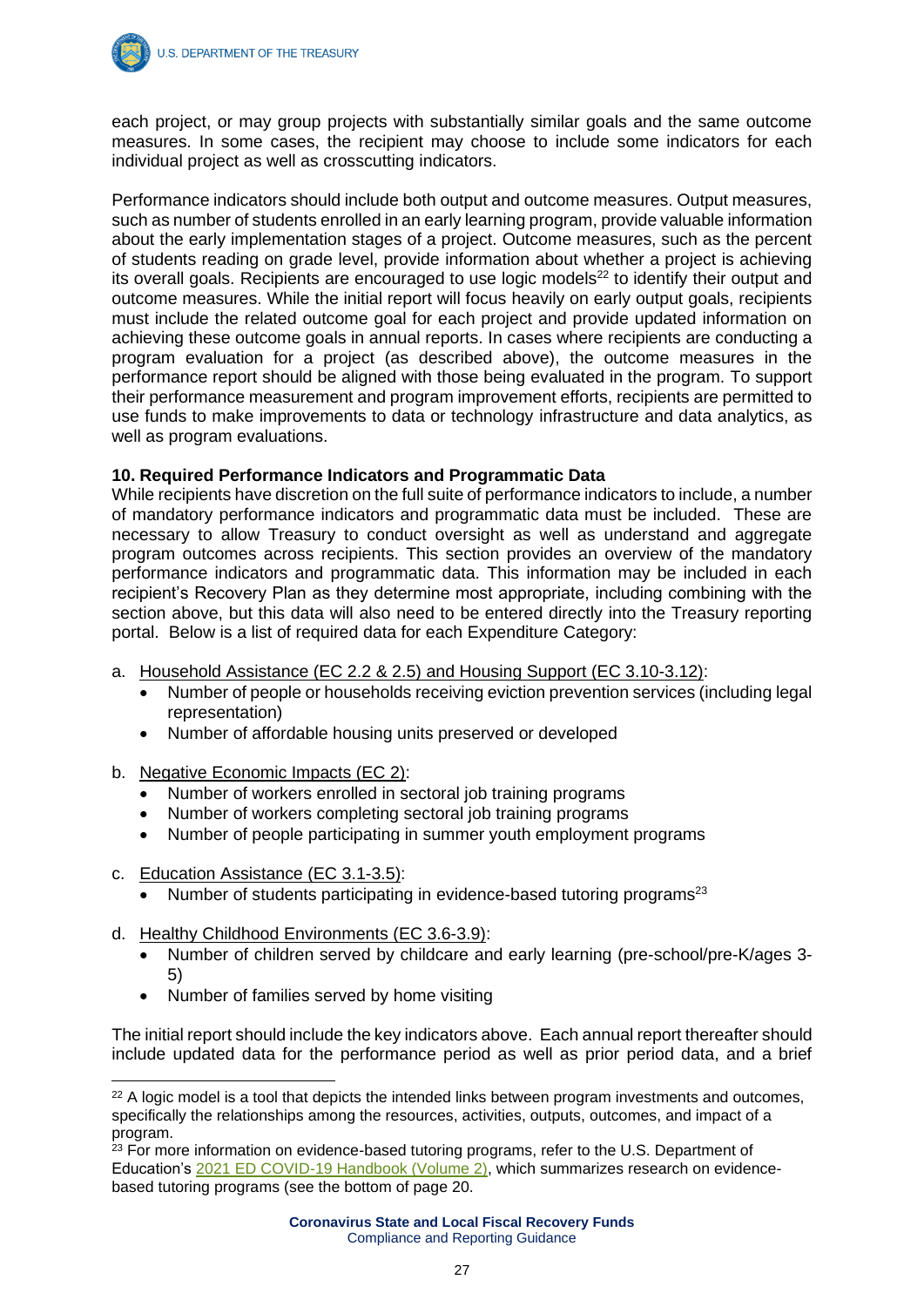

narrative adding any additional context to help the reader interpret the results and understand the any changes in performance indicators over time. To the extent possible, Treasury also encourages recipients to provide data disaggregated by race, ethnicity, gender, income, and other relevant factors.

#### **11. Ineligible Activities: Tax Offset Provision (States and territories only)**

The following information is required for Treasury to ensure SLFRF funding is not used for ineligible activities.

In each reporting year, States and territories will report certain items related to the Tax Offset Provision as described in section 602(c)(2) of the Social Security Act and implemented by 31 CFR 35.8. Additional guidance will be forthcoming for reporting requirements regarding the tax offset provision and additional information that Recipients will report once the Final Rule goes into effect.

#### a. Revenue-reducing Covered Changes: *Collection began August 2021:*

For each reporting year, a recipient must report the value of covered changes that the recipient predicts will have the effect of reducing tax revenue in a given reporting year (revenue-reducing covered changes), similar to the way it would in the ordinary course of its budgeting process. The value of these covered changes may be reported based on estimated values produced by a budget model, incorporating reasonable assumptions, that aligns with the recipient government's existing approach for measuring the effects of fiscal policies, and that measures relative to a current law baseline. The covered changes may also be reported based on actual values using a statistical methodology to isolate the change in year-over-year revenue attributable to the covered change(s), relative to the current law baseline prior to the change(s). Estimation approaches should not use dynamic methodologies that incorporate the projected effects of the policies on macroeconomic growth. In general, and where possible, reported values should be produced by the agency of the recipient government responsible for estimating the costs and effects of fiscal policy changes. Recipients must maintain records regarding the identification and predicted effects of revenue-reducing covered changes. The term "covered change,"" and "tax revenue" are described in the Interim Final Rule, 31 CFR 35.3. For additional information, see 602(c)(2) of the Social Security Act, the Interim Final Rule, and 31 CFR 35.8.

#### **D. Distributions to NEUs**

Each State and territory is asked to provide regular updates on their NEU distribution as well as their distributions to units of general local government within counties that are not units of general local government (Non-UGLG). The distribution template generally requests information on whether the local government has (1) received funding; (2) declined funding and requested a transfer to the State under Section 603(c)(4) of the Act; or (3) not taken action on its funding or declined funding.

For NEUs, states and territories should be prepared to report on their information, including the following:

- NEU name
- NEU DUNS number
- NEU Taxpayer Identification Number (TIN)
- NEU Recipient Number (a unique identification code for each NEU assigned by the State or territory to the NEU as part of the request for funding)
- NEU contact information (e.g., address, point of contact name, point of contact email address, and point of contact phone number)
- NEU authorized representative name and email address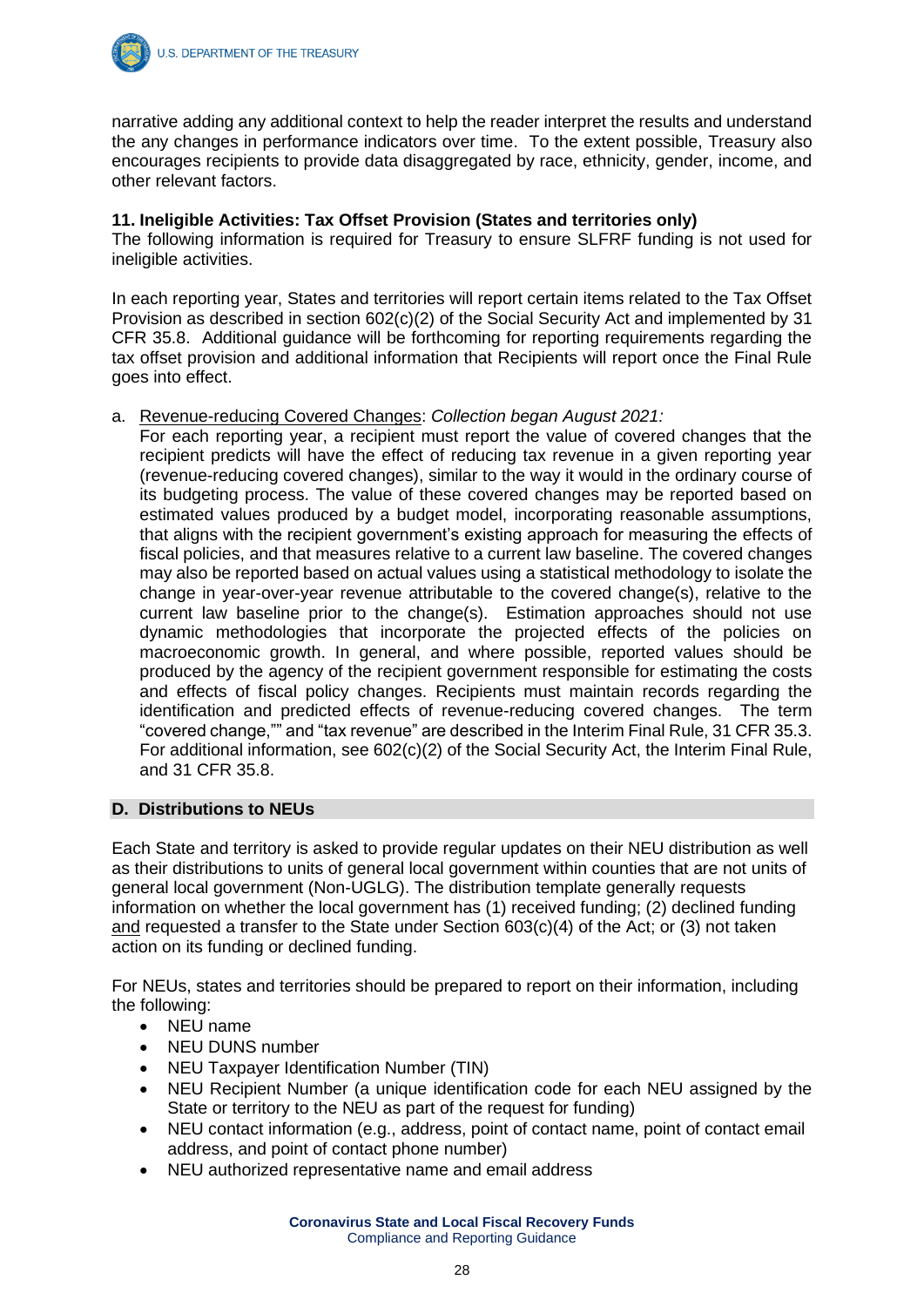

- Initial allocation and, if applicable, subsequent allocation to the NEU (before application of the 75 percent cap)
- Total NEU reference budget (as submitted by the NEU to the State or territory as part of the request for funding)
- Amount of the initial and, if applicable, subsequent allocation above 75 percent of the NEU's reference budget which will be returned to Treasury
- Payment amount(s)
- Payment date(s)

States with "weak" minor civil divisions (i.e., Illinois, Indiana, Kansas, Missouri, Nebraska, North Dakota, Ohio, and South Dakota) should also list any minor civil divisions that the State deemed ineligible.

For each eligible NEU that declined funding and requested a transfer to the State under Section 603(c)(4), the State or territory must also attach a form signed by the NEU, as detailed in the [Guidance on Distributions of Funds to Non-Entitlement Units of Local](https://home.treasury.gov/system/files/136/NEU_Guidance.pdf)  [Government.](https://home.treasury.gov/system/files/136/NEU_Guidance.pdf)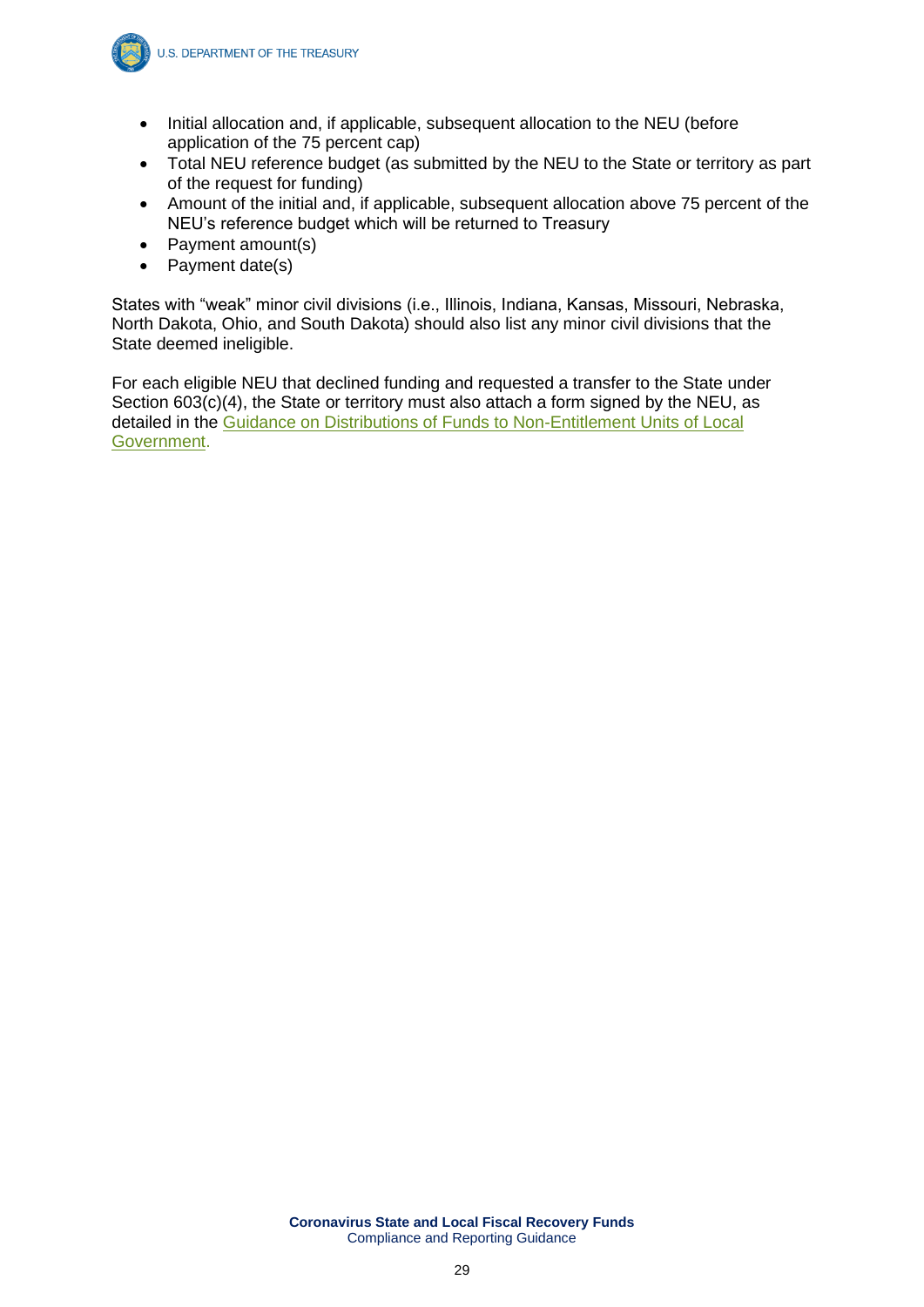

#### **Appendix 1: Expenditure Categories**

The Expenditure Categories (EC) listed below must be used to categorize each project as noted in Part 2 above. The term "Expenditure Category" refers to the detailed level (e.g., 1.1 COVID-10 Vaccination). When referred to as a category (e.g., EC 1) it includes all Expenditure Categories within that level.

|      | 1: Public Health                                                                                                           |
|------|----------------------------------------------------------------------------------------------------------------------------|
| 1.1  | COVID-19 Vaccination ^                                                                                                     |
| 1.2  | COVID-19 Testing ^                                                                                                         |
| 1.3  | <b>COVID-19 Contact Tracing</b>                                                                                            |
| 1.4  | Prevention in Congregate Settings (Nursing Homes, Prisons/Jails, Dense Work Sites,                                         |
|      | Schools, etc.)*                                                                                                            |
| 1.5  | <b>Personal Protective Equipment</b>                                                                                       |
| 1.6  | Medical Expenses (including Alternative Care Facilities)                                                                   |
| 1.7  | Capital Investments or Physical Plant Changes to Public Facilities that respond to the<br>COVID-19 public health emergency |
| 1.8  | Other COVID-19 Public Health Expenses (including Communications, Enforcement,                                              |
|      | Isolation/Quarantine)                                                                                                      |
| 1.9  | Payroll Costs for Public Health, Safety, and Other Public Sector Staff Responding to<br>COVID-19                           |
| 1.10 | Mental Health Services*                                                                                                    |
| 1.11 | Substance Use Services*                                                                                                    |
|      | 1.12 Other Public Health Services                                                                                          |
|      | 2: Negative Economic Impacts                                                                                               |
| 2.1  | Household Assistance: Food Programs* ^                                                                                     |
| 2.2  | Household Assistance: Rent, Mortgage, and Utility Aid* ^                                                                   |
| 2.3  | Household Assistance: Cash Transfers* ^                                                                                    |
| 2.4  | Household Assistance: Internet Access Programs* ^                                                                          |
| 2.5  | Household Assistance: Eviction Prevention* ^                                                                               |
| 2.6  | Unemployment Benefits or Cash Assistance to Unemployed Workers*                                                            |
| 2.7  | Job Training Assistance (e.g., Sectoral job-training, Subsidized Employment,<br>Employment Supports or Incentives)* ^      |
| 2.8  | <b>Contributions to UI Trust Funds</b>                                                                                     |
| 2.9  | Small Business Economic Assistance (General)* ^                                                                            |
| 2.10 | Aid to Nonprofit Organizations*                                                                                            |
| 2.11 | Aid to Tourism, Travel, or Hospitality                                                                                     |
| 2.12 | Aid to Other Impacted Industries                                                                                           |
| 2.13 | Other Economic Support* ^                                                                                                  |
|      | 2.14 Rehiring Public Sector Staff                                                                                          |
|      | 3: Services to Disproportionately Impacted Communities                                                                     |
| 3.1  | Education Assistance: Early Learning* ^                                                                                    |
| 3.2  | Education Assistance: Aid to High-Poverty Districts ^                                                                      |
| 3.3  | Education Assistance: Academic Services* ^                                                                                 |
| 3.4  | Education Assistance: Social, Emotional, and Mental Health Services* ^                                                     |
| 3.5  | Education Assistance: Other* ^                                                                                             |
| 3.6  | Healthy Childhood Environments: Child Care* ^                                                                              |
| 3.7  | Healthy Childhood Environments: Home Visiting* ^                                                                           |
| 3.8  | Healthy Childhood Environments: Services to Foster Youth or Families Involved in<br>Child Welfare System* ^                |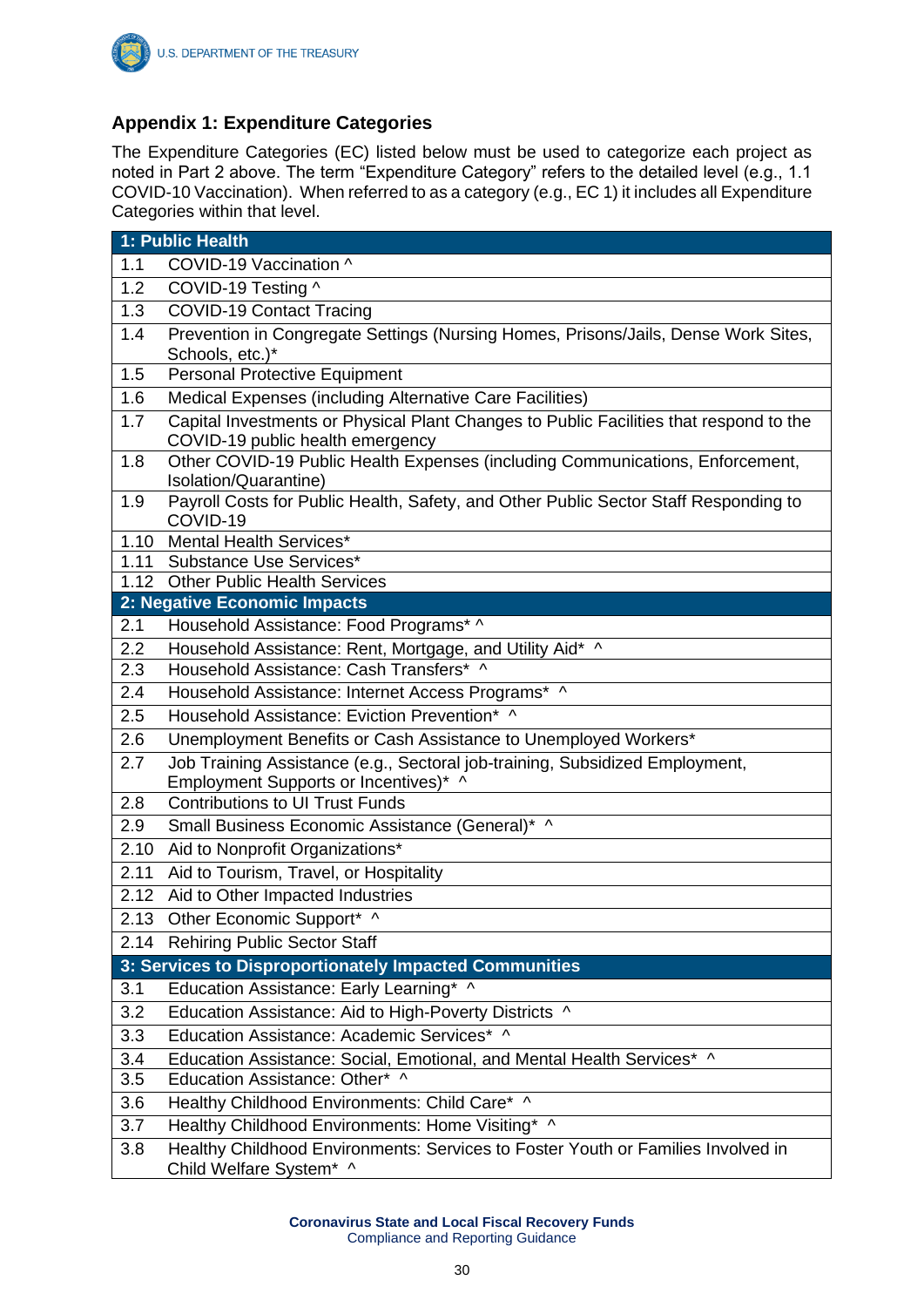

| 3.9  | Healthy Childhood Environments: Other* ^                                          |
|------|-----------------------------------------------------------------------------------|
| 3.10 | Housing Support: Affordable Housing* ^                                            |
| 3.11 | Housing Support: Services for Unhoused Persons* ^                                 |
| 3.12 | Housing Support: Other Housing Assistance* ^                                      |
| 3.13 | Social Determinants of Health: Other* ^                                           |
| 3.14 | Social Determinants of Health: Community Health Workers or Benefits Navigators* ^ |
| 3.15 | Social Determinants of Health: Lead Remediation ^                                 |
|      | 3.16 Social Determinants of Health: Community Violence Interventions* ^           |
|      | 4: Premium Pay                                                                    |
| 4.1  | <b>Public Sector Employees</b>                                                    |
| 4.2  | Private Sector: Grants to Other Employers                                         |
|      | 5: Infrastructure <sup>24</sup>                                                   |
| 5.1  | <b>Clean Water: Centralized Wastewater Treatment</b>                              |
| 5.2  | Clean Water: Centralized Wastewater Collection and Conveyance                     |
| 5.3  | Clean Water: Decentralized Wastewater                                             |
| 5.4  | <b>Clean Water: Combined Sewer Overflows</b>                                      |
| 5.5  | Clean Water: Other Sewer Infrastructure                                           |
| 5.6  | Clean Water: Stormwater                                                           |
| 5.7  | Clean Water: Energy Conservation                                                  |
| 5.8  | <b>Clean Water: Water Conservation</b>                                            |
| 5.9  | Clean Water: Nonpoint Source                                                      |
| 5.10 | <b>Drinking water: Treatment</b>                                                  |
| 5.11 | Drinking water: Transmission & Distribution                                       |
| 5.12 | Drinking water: Transmission & Distribution: Lead Remediation                     |
| 5.13 | <b>Drinking water: Source</b>                                                     |
| 5.14 | Drinking water: Storage                                                           |
| 5.15 | Drinking water: Other water infrastructure                                        |
|      | 5.16 Broadband: "Last Mile" projects                                              |
|      | 5.17 Broadband: Other projects                                                    |
|      | 6: Revenue Replacement                                                            |
| 6.1  | <b>Provision of Government Services</b>                                           |
|      | 7: Administrative                                                                 |
| 7.1  | <b>Administrative Expenses</b>                                                    |
| 7.2  | <b>Evaluation and Data Analysis</b>                                               |
| 7.3  | <b>Transfers to Other Units of Government</b>                                     |
| 7.4  | Transfers to Non-entitlement Units (States and territories only)                  |

\*Denotes areas where recipients must identify the amount of the total funds that are allocated to evidence-based interventions (see Use of Evidence section above for details)

^Denotes areas where recipients must report on whether projects are primarily serving disadvantaged communities (see Project Demographic Distribution section above for details)

<sup>&</sup>lt;sup>24</sup> Definitions for water and sewer Expenditure Categories can be found in the EPA's handbooks. For "clean water" expenditure category definitions, please see:

[https://www.epa.gov/sites/production/files/2018-03/documents/cwdefinitions.pdf.](https://www.epa.gov/sites/production/files/2018-03/documents/cwdefinitions.pdf) For "drinking water" expenditure category definitions, please see: [https://www.epa.gov/dwsrf/drinking-water-state](https://www.epa.gov/dwsrf/drinking-water-state-revolving-fund-national-information-management-system-reports)[revolving-fund-national-information-management-system-reports.](https://www.epa.gov/dwsrf/drinking-water-state-revolving-fund-national-information-management-system-reports)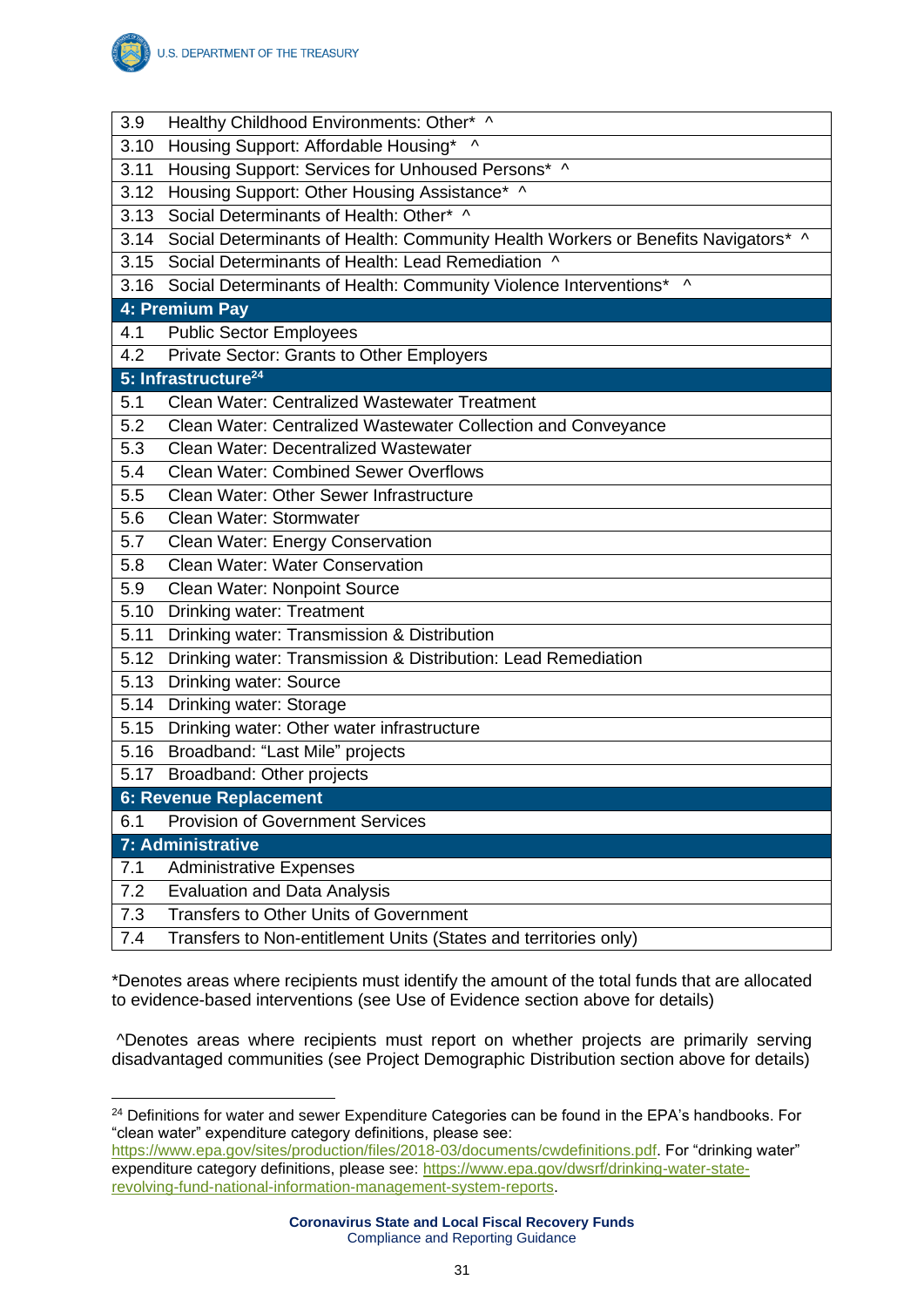

#### **Appendix 2: Evidenced-Based Intervention Additional Information**

#### **What is evidence-based?**

For the purposes of the SLFRF, evidence-based refers to interventions with strong or moderate evidence as defined below:

Strong evidence means that the evidence base can support causal conclusions for the specific program proposed by the applicant with the highest level of confidence. This consists of one or more well-designed and well-implemented experimental studies conducted on the proposed program with positive findings on one or more intended outcomes.

Moderate evidence means that there is a reasonably developed evidence base that can support causal conclusions. The evidence base consists of one or more quasi-experimental studies with positive findings on one or more intended outcomes OR two or more nonexperimental studies with positive findings on one or more intended outcomes. Examples of research that meet the standards include: well-designed and well-implemented quasiexperimental studies that compare outcomes between the group receiving the intervention and a matched comparison group (i.e., a similar population that does not receive the intervention).

Preliminary evidence means that the evidence base can support conclusions about the program's contribution to observed outcomes. The evidence base consists of at least one nonexperimental study. A study that demonstrates improvement in program beneficiaries over time on one or more intended outcomes OR an implementation (process evaluation) study used to learn and improve program operations would constitute preliminary evidence. Examples of research that meet the standards include: (1) outcome studies that track program beneficiaries through a service pipeline and measure beneficiaries' responses at the end of the program; and (2) pre- and post-test research that determines whether beneficiaries have improved on an intended outcome.